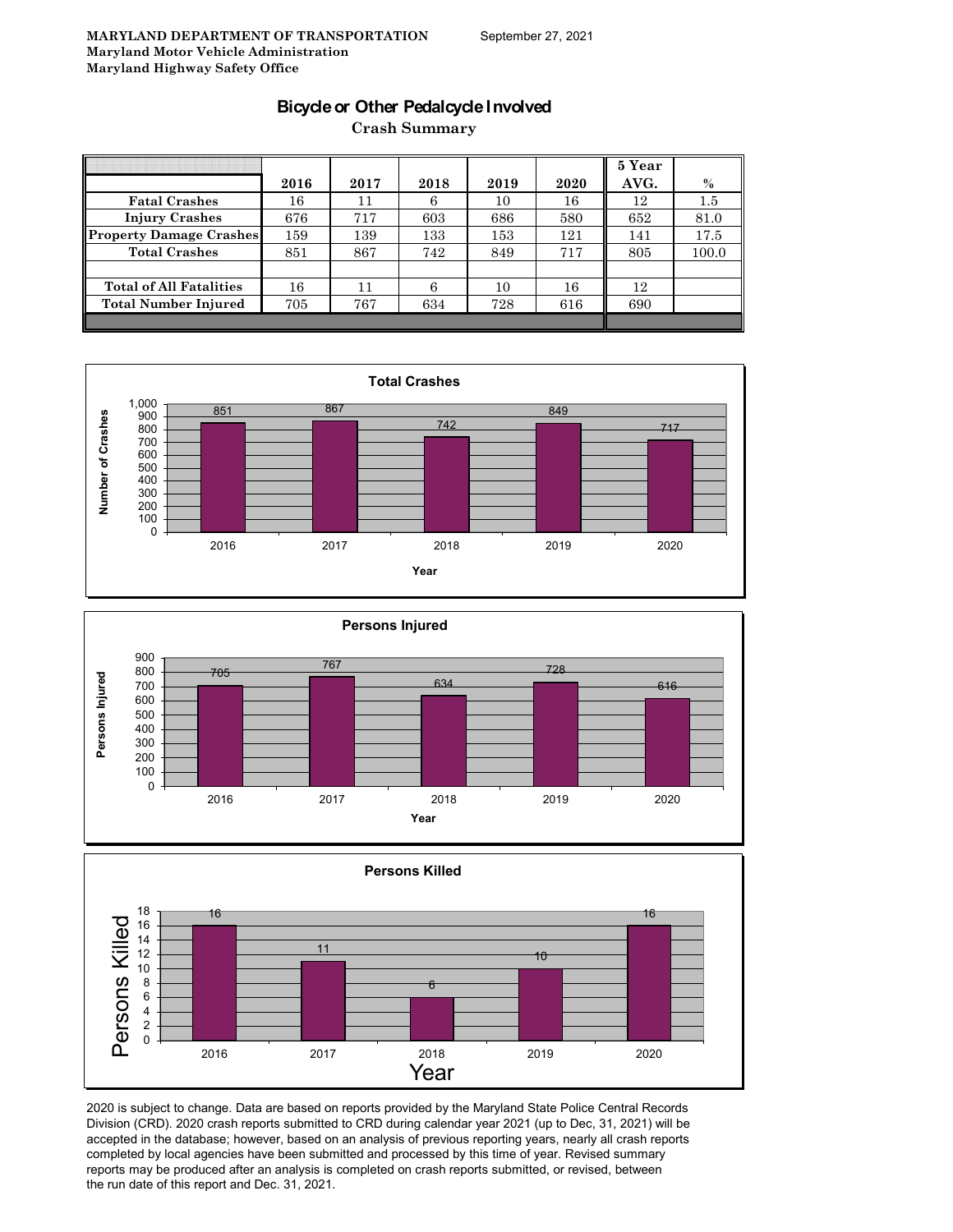|                       |                  |                  | <b>Route Type</b> |                   |                  |                  |                    |
|-----------------------|------------------|------------------|-------------------|-------------------|------------------|------------------|--------------------|
|                       |                  |                  |                   |                   |                  |                  |                    |
| <b>Route Type</b>     | 2016             | 2017             | 2018              | 2019              | 2020             | AVG.             | $\%$               |
| <b>IS</b>             | $\Omega$         | $\mathbf{1}$     | $\mathbf{1}$      | $\overline{2}$    | $\Omega$         | $\mathbf{1}$     | 0.1                |
| <b>US</b>             | 41               | 37               | 31                | 41                | 34               | 37               | 4.6                |
| MD                    | 198              | 218              | $172\,$           | 208               | 152              | 190              | 23.5               |
| CO                    | 231              | 254              | $\bf 221$         | 241               | 229              | 235              | 29.2               |
| MU                    | 181              | 170              | 156               | 149               | 132              | 158              | 19.6               |
| GV                    | $\sqrt{ }$       | $\sqrt{2}$       | $\,3$             | $\scriptstyle{7}$ | $\bf 5$          | $\bf 5$          | 0.6                |
| SR                    | 3                | $\,6\,$          | $\scriptstyle{7}$ | $\,6\,$           | $\sqrt{2}$       | $\bf 5$          | 0.6                |
| <b>OP</b>             | $\overline{2}$   | 10               | $\overline{2}$    | $\overline{4}$    | $\bf 5$          | $\bf 5$          | 0.6                |
| Balto. City CY        | $\mathbf{0}$     | $\mathbf{0}$     | $\boldsymbol{0}$  | $\mathbf{0}$      | $\mathbf{0}$     | $\boldsymbol{0}$ | 0.0                |
| <b>Parking Lots</b>   | 36               | 39               | $25\,$            | $32\,$            | 30               | $32\,$           | 4.0                |
| Unknown               | 152              | 130              | 124               | 159               | 128              | 139              | 17.2               |
| <b>Total Crashes</b>  | 851              | 867              | 742               | 849               | 717              | 805              | 100.0              |
|                       |                  |                  |                   |                   |                  |                  |                    |
|                       |                  |                  |                   |                   |                  |                  |                    |
| Route Type            | 2016             | 2017             | 2018              | 2019              | 2020             | AVG.             | $\%$               |
| <b>IS</b>             | $\mathbf{0}$     | $\mathbf{1}$     | $\boldsymbol{0}$  | $\overline{2}$    | $\overline{0}$   | $\mathbf{1}$     | 0.1                |
| <b>US</b>             | 34               | $30\,$           | 23                | $30\,$            | 27               | 29               | 4.4                |
| MD                    | 162              | 186              | 146               | 166               | 124              | 157              | $24.0\,$           |
| $\bf CO$              | 180              | $218\,$          | 183               | $\>202$           | 175              | 192              | $\hphantom{0}29.4$ |
| MU                    | 143              | 140              | 125               | 125               | 110              | 129              | 19.7               |
| GV                    | 6                | $\,2$            | $\boldsymbol{3}$  | 7                 | $\overline{4}$   | $\overline{4}$   | 0.7                |
| $\mathbf{SR}$         | $\sqrt{2}$       | $\overline{4}$   | $\bf 5$           | $\overline{4}$    | $\boldsymbol{2}$ | $\sqrt{3}$       | 0.5                |
| <b>OP</b>             | $\overline{2}$   | $\boldsymbol{9}$ | $\overline{2}$    | $\mathbf{1}$      | $\bf 5$          | $\overline{4}$   | 0.6                |
| Balto. City CY        | $\overline{0}$   | $\mathbf{0}$     | $\boldsymbol{0}$  | $\boldsymbol{0}$  | $\boldsymbol{0}$ | $\boldsymbol{0}$ | 0.0                |
| <b>Parking Lots</b>   | $30\,$           | 26               | 18                | 22                | $\bf 22$         | 24               | $3.6\,$            |
| Unknown               | 117              | 101              | 98                | 127               | 111              | 111              | 17.0               |
| <b>Injury Crashes</b> | 676              | 717              | 603               | 686               | 580              | 652              | 100.0              |
|                       |                  |                  |                   |                   |                  |                  |                    |
|                       |                  |                  |                   |                   |                  |                  |                    |
| <b>Route Type</b>     | 2016             | 2017             | 2018              | 2019              | 2020             | AVG.             | $\%$               |
| <b>IS</b>             | $\mathbf{0}$     | $\boldsymbol{0}$ | $\boldsymbol{0}$  | $\mathbf{0}$      | $\boldsymbol{0}$ | $\boldsymbol{0}$ | $0.0\,$            |
| <b>US</b>             | 3                | T                | $\perp$           | $\mathbf{z}$      | $\mathbf{z}$     | $\mathbf{z}$     | 15.3               |
| <b>MD</b>             | $\,6\,$          | $\sqrt{ }$       | $\,3$             | $\,6$             | $\overline{7}$   | $\,6\,$          | 49.2               |
| $\bf CO$              | $\bf 5$          | $\,1\,$          | $\,1\,$           | $\overline{2}$    | $\overline{4}$   | $\,3\,$          | $22.0\,$           |
| $\mathbf{MU}$         | $\boldsymbol{0}$ | $\overline{2}$   | $\mathbf{1}$      | $\boldsymbol{0}$  | $\mathbf{1}$     | $\mathbf{1}$     | $6.8\,$            |
| GV                    | $\mathbf 1$      | $\boldsymbol{0}$ | $\boldsymbol{0}$  | $\boldsymbol{0}$  | $\mathbf{1}$     | $\boldsymbol{0}$ | $3.4\,$            |
| $\mathbf{SR}$         | $\boldsymbol{0}$ | $\boldsymbol{0}$ | $\boldsymbol{0}$  | $\boldsymbol{0}$  | $\boldsymbol{0}$ | $\boldsymbol{0}$ | $0.0\,$            |
| <b>OP</b>             | $\boldsymbol{0}$ | $\boldsymbol{0}$ | $\boldsymbol{0}$  | $\boldsymbol{0}$  | $\boldsymbol{0}$ | $\boldsymbol{0}$ | $0.0\,$            |
| Balto. City CY        | $\boldsymbol{0}$ | $\boldsymbol{0}$ | $\boldsymbol{0}$  | $\boldsymbol{0}$  | $\boldsymbol{0}$ | $\boldsymbol{0}$ | $0.0\,$            |
| <b>Parking Lots</b>   | $\boldsymbol{0}$ | $\mathbf{0}$     | $\boldsymbol{0}$  | $\mathbf{0}$      | $\boldsymbol{0}$ | $\boldsymbol{0}$ | 0.0                |
| Unknown               | $\mathbf{1}$     | $\boldsymbol{0}$ | $\boldsymbol{0}$  | $\boldsymbol{0}$  | $\,1\,$          | $\mathbf{0}$     | $3.4\,$            |
| <b>Fatal Crashes</b>  | 16               | 11               | $\,6\,$           | 10                | 16               | $12\,$           | 100.0              |

**Fatal Crashes** 16 11 6 10 16 16 12 100.0

# **Bicycle or Other Pedalcycle Involved**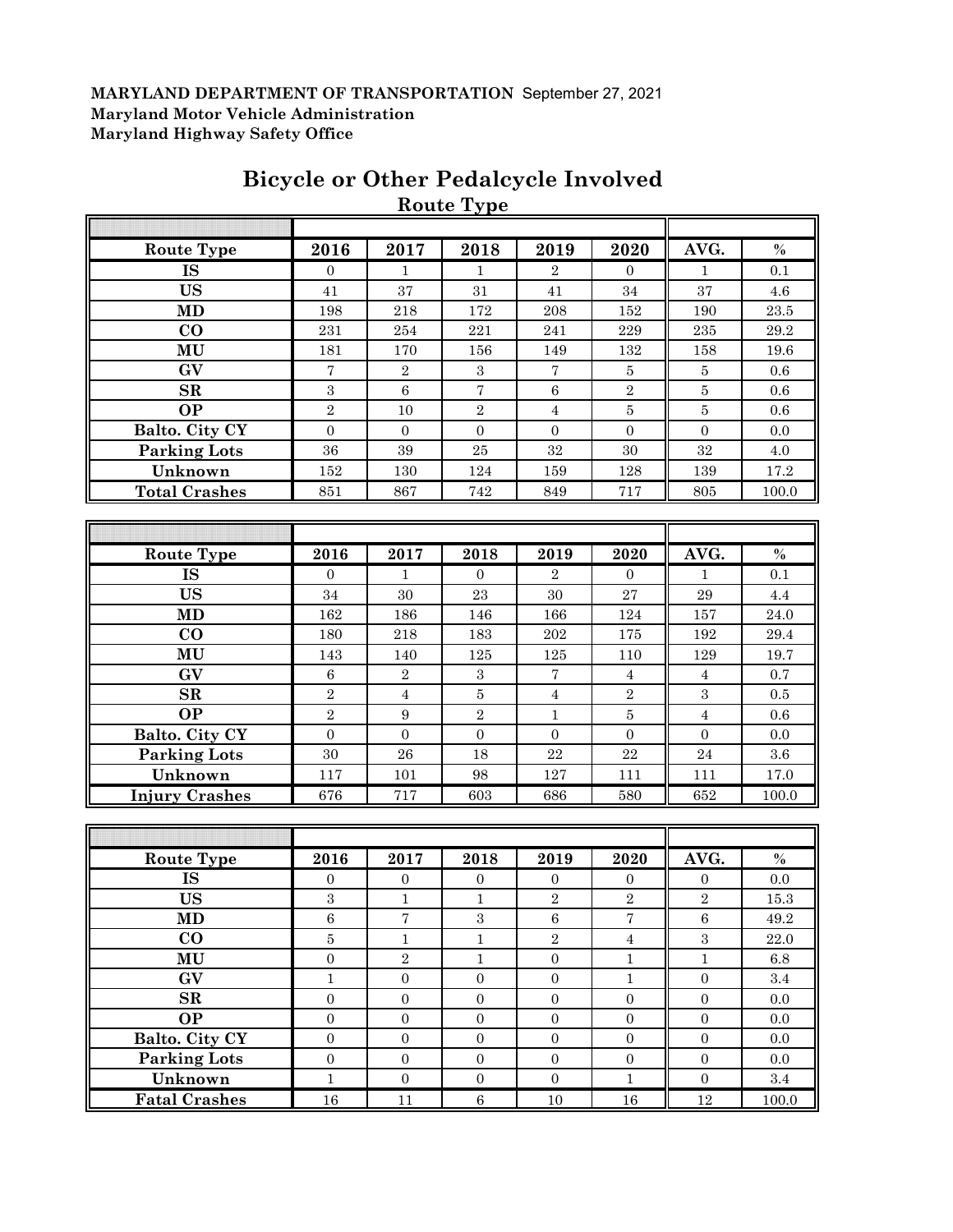#### **Bicycle or Other Pedalcycle Involved**

| County                |                |                  |                         |                |                  |                  |                   |
|-----------------------|----------------|------------------|-------------------------|----------------|------------------|------------------|-------------------|
|                       |                |                  |                         |                |                  |                  |                   |
| County                | 2016           | 2017             | 2018                    | 2019           | 2020             | AVG.             | $\%$              |
| Allegany              | $\mathbf{0}$   | $\overline{2}$   | 1                       | 1              | $\overline{2}$   | 1                | 0.1               |
| Anne Arundel          | 62             | 89               | 73                      | 102            | 71               | 79               | 9.9               |
| <b>Baltimore</b>      | 110            | 100              | 94                      | 95             | 84               | 97               | $\overline{12.0}$ |
| Calvert               | 4              | 4                | 5                       | 1              | 5                | 4                | 0.5               |
| Caroline              | $\mathbf{1}$   | $\overline{2}$   | $\overline{0}$          | $\overline{0}$ | $\mathbf{1}$     | $\overline{1}$   | 0.1               |
| Carroll               | 6              | 8                | 3                       | 6              | 7                | 6                | 0.7               |
| Cecil                 | 9              | 6                | 6                       | 13             | 9                | 9                | $1.1\,$           |
| Charles               | 12             | 16               | 10                      | 17             | 12               | 13               | 1.7               |
| Dorchester            | 5              | 7                | 8                       | 10             | 11               | 8                | 1.0               |
| Frederick             | 18             | 29               | 21                      | 25             | 14               | 21               | 2.7               |
| Garrett               | $\mathbf{1}$   | $\boldsymbol{0}$ | $\mathbf{0}$            | $\overline{2}$ | $\mathbf{0}$     | $\mathbf{1}$     | 0.1               |
| Harford               | 18             | 18               | 12                      | 18             | 20               | 17               | 2.1               |
| Howard                | 19             | 21               | 18                      | 23             | 19               | 20               | 2.5               |
| Kent                  | 1              | $\boldsymbol{0}$ | $\boldsymbol{0}$        | 1              | $\boldsymbol{0}$ | $\boldsymbol{0}$ | 0.0               |
| Montgomery            | 147            | 142              | 121                     | 121            | 145              | 135              | 16.8              |
| Prince George's       | 117            | 127              | 93                      | 104            | 90               | 106              | 13.2              |
| Queen Anne's          | 1              | $\overline{2}$   | $\overline{2}$          | $\overline{2}$ | 4                | $\overline{2}$   | 0.3               |
| St. Mary's            | 10             | 5                | 12                      | 9              | 8                | 9                | 1.1               |
| Somerset              | $\overline{4}$ | $\overline{0}$   | $\overline{\mathbf{3}}$ | $\overline{2}$ | 3                | $\overline{2}$   | 0.3               |
| Talbot                | $\overline{4}$ | 6                | $\mathbf{1}$            | 7              | $\overline{4}$   | $\overline{4}$   | 0.5               |
| Washington            | 17             | 22               | 13                      | 22             | 21               | 19               | 2.4               |
| Wicomico              | 23             | 18               | 20                      | 18             | 18               | 19               | 2.4               |
| Worcester             | 24             | 34               | 27                      | 33             | 13               | 26               | 3.3               |
| <b>Baltimore City</b> | 238            | 209              | 199                     | 217            | 156              | 204              | $^{25.3}$         |
| <b>Total Crashes</b>  | 851            | 867              | 742                     | 849            | 717              | 805              | 100.0             |
|                       |                |                  |                         |                |                  |                  |                   |
|                       |                |                  |                         |                |                  |                  |                   |
|                       |                |                  |                         |                |                  |                  |                   |
| County                | 2016           | 2017             | 2018                    | 2019           | 2020             | AVG.             | $\%$              |
| Allegany              | $\overline{0}$ | $\overline{2}$   | 1                       | 1              | $\overline{2}$   | 1                | 0.2               |
| Anne Arundel          | 48             | 79               | 61                      | 82             | 55               | 65               | 10.0              |
| <b>Baltimore</b>      | 85             | 80               | 80                      | 66             | 63               | 75               | 11.5              |
| Calvert               | $\overline{4}$ | 3                | $\overline{0}$          | 1              | $\overline{4}$   | $\overline{2}$   | 0.4               |
| Caroline              | 1              | $\overline{2}$   | $\overline{0}$          | $\overline{0}$ | $\overline{0}$   | 1                | 0.1               |
| Carroll               | 5              | 7                | 3                       | $\overline{4}$ | 7                | 5                | $_{0.8}$          |
| Cecil                 | 9              | $\overline{4}$   | 5                       | 11             | 8                | 7                | 1.1               |
| Charles               | 8              | 14               | 8                       | 14             | 9                | 11               | $1.6\,$           |
| Dorchester            | 5              | 6                | 8                       | 8              | 10               | 7                | 1.1               |
| Frederick             | 16             | 23               | 18                      | 21             | 14               | 18               | 2.8               |
| Garrett               | 1              | $\overline{0}$   | $\Omega$                | $\overline{2}$ | $\theta$         | 1                | 0.1               |
| Harford               | 12             | 17               | 10                      | 16             | 15               | 14               | 2.1               |
| Howard                | 17             | 18               | 14                      | 20             | 17               | 17               | 2.6               |
| Kent                  | 1              | $\overline{0}$   | $\overline{0}$          | 1              | $\overline{0}$   | $\overline{0}$   | 0.1               |
| Montgomery            | 128            | 126              | 108                     | 108            | 129              | 120              | 18.4              |
| Prince George's       | 80             | 99               | 67                      | 74             | 54               | 75               | 11.5              |
| Queen Anne's          | 1              | $\overline{2}$   | $\overline{2}$          | $\overline{2}$ | 3                | $\overline{2}$   | 0.3               |
| St. Mary's            | 8              | 3                | 10                      | 8              | 8                | 7                | 1.1               |
| Somerset              | 3              | $\overline{0}$   | 3                       | 1              | 1                | $\overline{2}$   | 0.2               |
| Talbot                | $\overline{4}$ | 5                | $\mathbf{1}$            | 5              | $\overline{4}$   | $\overline{4}$   | 0.6               |
| Washington            | 11             | 18               | 11                      | 18             | 18               | 15               | 2.3               |
| Wicomico              | 22             | 16               | 15                      | 15             | 13               | 16               | 2.5               |
| Worcester             | 22             | 32               | 20                      | 28             | 9                | 22               | 3.4               |
| <b>Baltimore City</b> | 185            | 161              | 158                     | 180            | 137              | 164              | 25.2              |
| Injury Crashes        | 676            | 717              | 603                     | 686            | 580              | 652              | 100.0             |

| County                | 2016           | 2017           | 2018           | 2019           | 2020           | AVG.           | $\%$  |
|-----------------------|----------------|----------------|----------------|----------------|----------------|----------------|-------|
| Allegany              | $\Omega$       | $\Omega$       | $\Omega$       | $\Omega$       | $\Omega$       | $\mathbf{0}$   | 0.0   |
| Anne Arundel          | $\mathbf{1}$   | 1              | $\theta$       | 1              | $\overline{4}$ | 1              | 11.9  |
| <b>Baltimore</b>      | 1              | $\overline{2}$ | 1              | 1              | $\overline{2}$ | 1              | 11.9  |
| Calvert               | $\theta$       | $\theta$       | 1              | $\theta$       | $\theta$       | $\theta$       | 1.7   |
| Caroline              | $\theta$       | $\Omega$       | $\Omega$       | $\Omega$       | $\theta$       | $\Omega$       | 0.0   |
| Carroll               | $\mathbf{1}$   | 1              | $\Omega$       | $\Omega$       | $\overline{0}$ | $\overline{0}$ | 3.4   |
| Cecil                 | $\overline{0}$ | $\theta$       | $\theta$       | $\theta$       | $\theta$       | $\overline{0}$ | 0.0   |
| <b>Charles</b>        | 3              | 1              | $\Omega$       | $\Omega$       | $\theta$       | 1              | 6.8   |
| Dorchester            | $\theta$       | $\Omega$       | $\Omega$       | $\Omega$       | $\Omega$       | $\Omega$       | 0.0   |
| Frederick             | $\Omega$       | 1              | $\Omega$       | 1              | $\theta$       | $\Omega$       | 3.4   |
| Garrett               | $\overline{0}$ | $\theta$       | $\Omega$       | $\Omega$       | $\overline{0}$ | $\overline{0}$ | 0.0   |
| Harford               | 1              | $\theta$       | $\theta$       | $\theta$       | 1              | $\theta$       | 3.4   |
| Howard                | $\overline{0}$ | $\theta$       | $\Omega$       | $\Omega$       | 1              | $\overline{0}$ | 1.7   |
| Kent                  | $\theta$       | $\Omega$       | $\Omega$       | $\Omega$       | $\theta$       | $\overline{0}$ | 0.0   |
| Montgomery            | 3              | $\Omega$       | 1              | 1              | $\overline{2}$ | 1              | 11.9  |
| Prince George's       | $\overline{2}$ | $\Omega$       | $\overline{2}$ | $\overline{2}$ | $\overline{2}$ | $\overline{2}$ | 13.6  |
| Queen Anne's          | $\overline{0}$ | $\Omega$       | $\theta$       | $\theta$       | $\theta$       | $\theta$       | 0.0   |
| St. Mary's            | $\mathbf{1}$   | $\Omega$       | $\Omega$       | $\Omega$       | $\overline{0}$ | $\overline{0}$ | 1.7   |
| Somerset              | $\theta$       | $\Omega$       | $\Omega$       | 1              | 1              | $\Omega$       | 3.4   |
| Talbot                | $\theta$       | $\Omega$       | $\Omega$       | 1              | $\Omega$       | $\theta$       | 1.7   |
| Washington            | 1              | $\overline{2}$ | $\Omega$       | $\Omega$       | $\Omega$       | 1              | 5.1   |
| Wicomico              | 1              | 1              | $\theta$       | $\theta$       | 1              | $\mathbf{1}$   | 5.1   |
| Worcester             | $\overline{0}$ | 1              | 1              | $\Omega$       | 1              | 1              | 5.1   |
| <b>Baltimore City</b> | 1              | 1              | $\theta$       | $\mathfrak{D}$ | 1              | 1              | 8.5   |
| <b>Fatal Crashes</b>  | 16             | 11             | 6              | 10             | 16             | 12             | 100.0 |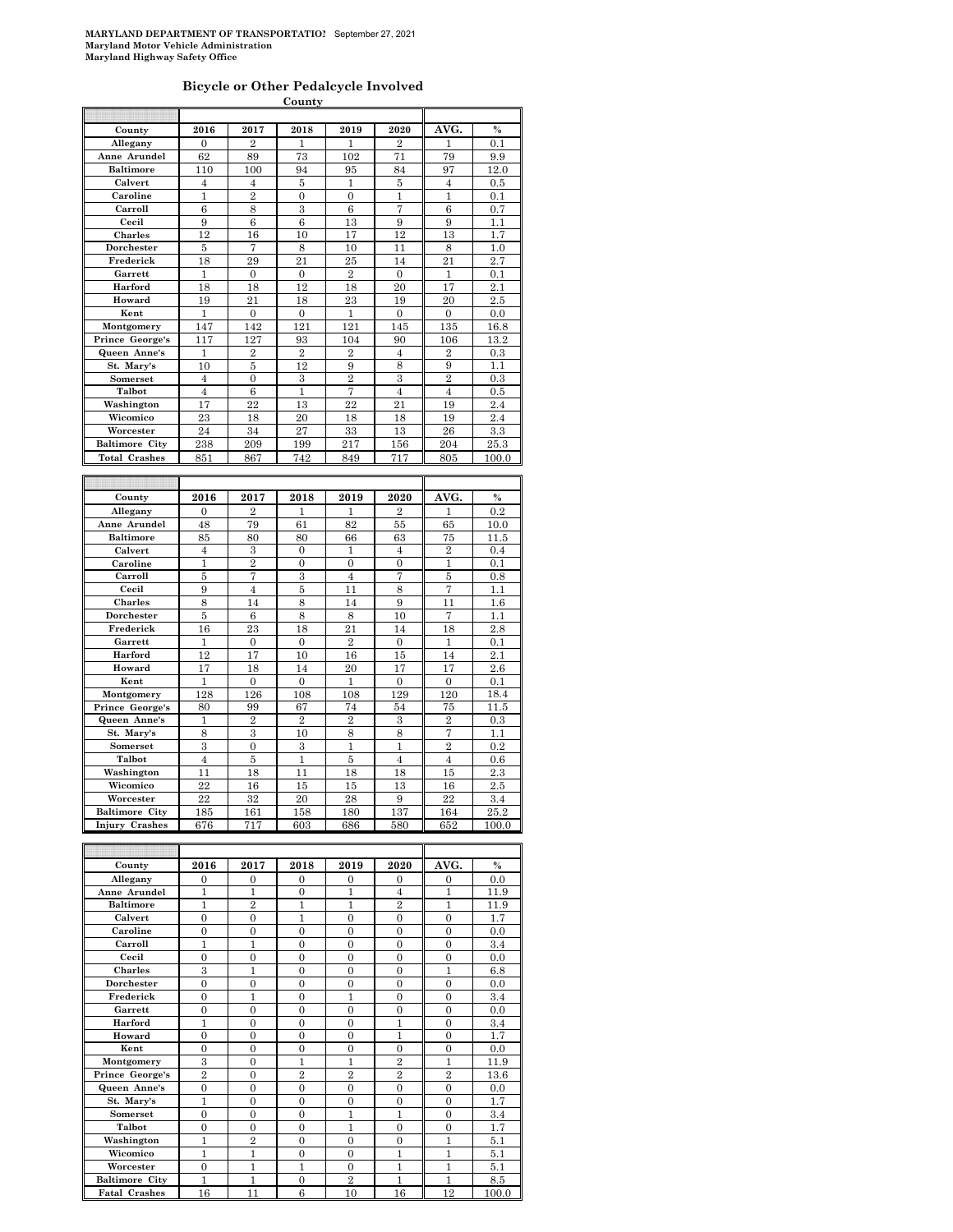|                       |                  |                  | wivilui                |                          |                       |                      |                  |
|-----------------------|------------------|------------------|------------------------|--------------------------|-----------------------|----------------------|------------------|
| Month                 | 2016             | 2017             | 2018                   | 2019                     | 2020                  | AVG.                 | $\%$             |
| January               | 24               | 29               | 30                     | 22                       | 38                    | 29                   | $\overline{3.6}$ |
| February              | 26               | 41               | 31                     | 29                       | 37                    | 33                   | 4.1              |
| March                 | 58               | 31               | $25\,$                 | 36                       | 44                    | 39                   | $4.8\,$          |
| April                 | 66               | 70               | $53\,$                 | 58                       | $34\,$                | 56                   | $7.0\,$          |
| May                   | 65               | 86               | 75                     | 93                       | 56                    | 75                   | 9.3              |
| June                  | 105              | 117              | 95                     | 93                       | 96                    | 101                  | 12.6             |
| July                  | 107              | 100              | 107                    | 124                      | 79                    | 103                  | 12.8             |
| August                | 133              | 117              | 96                     | 98                       | 79                    | 105                  | 13.0             |
| September             | 109              | 102              | 77                     | 118                      | 89                    | 99                   | 12.3             |
| October               | 74               | 83               | 80                     | 78                       | 84                    | 80                   | 9.9              |
| November              | 50               | 60               | 40                     | 61                       | 47                    | $52\,$               | 6.4              |
| December              | 34               | 31               | 33                     | 39                       | 34                    | $34\,$               | 4.2              |
| Unknown               | $\boldsymbol{0}$ | $\boldsymbol{0}$ | $\overline{0}$         | $\boldsymbol{0}$         | $\boldsymbol{0}$      | $\boldsymbol{0}$     | 0.0              |
| <b>Total Crashes</b>  | 851              | 867              | 742                    | 849                      | 717                   | 805                  | 100.0            |
|                       |                  |                  |                        |                          |                       |                      |                  |
|                       |                  |                  |                        |                          |                       |                      |                  |
| Month                 | 2016             | 2017             | 2018                   | 2019                     | 2020                  | AVG.                 | $\%$             |
| January               | 20               | 21               | 28                     | 20                       | 31                    | 24                   | $\overline{3.7}$ |
| February              | 21               | 31               | 27                     | 21                       | 33                    | 27                   | 4.1              |
| March                 | 49               | 28               | $20\,$                 | 27                       | 34                    | 32                   | 4.8              |
| April                 | 51               | $54\,$           | $\rm 45$               | 44                       | 29                    | 45                   | 6.8              |
| May                   | 49               | 68               | 61                     | 70                       | 46                    | 59                   | 9.0              |
| June                  | 83               | 103              | 73                     | 77                       | 82                    | 84                   | 12.8             |
| July                  | 86               | 84               | 87                     | 98                       | 62                    | 83                   | 12.8             |
| August                | 106              | 96               | 83                     | 81                       | 60                    | 85                   | 13.1             |
| September             | 89               | 85               | 62                     | 104                      | 73                    | 83                   | 12.7             |
| October               | 59               | 71               | 62                     | 66                       | 67                    | 65                   | 10.0             |
| November              | $\overline{37}$  | 49               | 33                     | $50\,$                   | 34                    | 41                   | $6.2\,$          |
| December              | ${\bf 26}$       | 27               | $\bf{22}$              | 28                       | 29                    | ${\bf 26}$           | 4.0              |
| Unknown               | $\boldsymbol{0}$ | $\overline{0}$   | $\overline{0}$         | $\boldsymbol{0}$         | $\boldsymbol{0}$      | $\boldsymbol{0}$     | 0.0              |
| <b>Injury Crashes</b> | 676              | 717              | 603                    | 686                      | 580                   | 652                  | 100.0            |
|                       |                  |                  |                        |                          |                       |                      |                  |
| Month                 |                  | 2017             |                        |                          |                       |                      |                  |
| January               | 2016<br>1        | $\boldsymbol{3}$ | 2018<br>$\overline{0}$ | 2019<br>$\boldsymbol{0}$ | 2020                  | AVG.<br>$\mathbf{1}$ | $\%$<br>8.5      |
| February              | $\overline{0}$   | $\mathbf{1}$     | $\boldsymbol{0}$       | $\mathbf{1}$             | 1<br>$\boldsymbol{0}$ | $\boldsymbol{0}$     | 3.4              |
| March                 | $\boldsymbol{0}$ | $\boldsymbol{0}$ | $\boldsymbol{0}$       | $\boldsymbol{0}$         | $\mathbf{1}$          | $\boldsymbol{0}$     | 1.7              |
| April                 | $\mathbf{1}$     | $\mathbf{1}$     | $\overline{0}$         | $\boldsymbol{0}$         | $\boldsymbol{0}$      | $\boldsymbol{0}$     | 3.4              |
| May                   | $\boldsymbol{0}$ | $\overline{0}$   | $\overline{2}$         | $\overline{2}$           | $\overline{1}$        | $\mathbf{1}$         | 8.5              |
| June                  | $\bf 5$          | $\mathbf{1}$     | $\mathbf{1}$           | $\overline{1}$           | $\overline{0}$        | $\overline{2}$       | 13.6             |
| July                  | $\mathbf{1}$     | $\overline{2}$   | $\overline{0}$         | 3                        | 3                     | $\overline{2}$       | 15.3             |
| August                | $\overline{2}$   | $\overline{2}$   | $\boldsymbol{0}$       | $\overline{0}$           | $\overline{3}$        | $\mathbf{1}$         | 11.9             |
| September             | $\mathbf{1}$     | $\overline{0}$   | $\overline{2}$         | $\boldsymbol{0}$         | $\boldsymbol{0}$      | $\mathbf{1}$         | 5.1              |
| October               | $\overline{4}$   | $\boldsymbol{0}$ | $\boldsymbol{0}$       | $\overline{2}$           | $\overline{4}$        | $\overline{2}$       | 16.9             |
| November              | $\mathbf{1}$     | $\mathbf{1}$     | $\mathbf{1}$           | $\mathbf{1}$             | $\overline{2}$        | $\mathbf{1}$         | 10.2             |
| <b>December</b>       | $\boldsymbol{0}$ | $\boldsymbol{0}$ | $\boldsymbol{0}$       | $\boldsymbol{0}$         | $\mathbf{1}$          | $\boldsymbol{0}$     | 1.7              |
| Unknown               | $\overline{0}$   | $\boldsymbol{0}$ | $\boldsymbol{0}$       | $\boldsymbol{0}$         | $\boldsymbol{0}$      | $\boldsymbol{0}$     | 0.0              |
| <b>Fatal Crashes</b>  | 16               | 11               | 6                      | 10                       | 16                    | 12                   | 100.0            |

### **Bicycle or Other Pedalcycle Involved Month**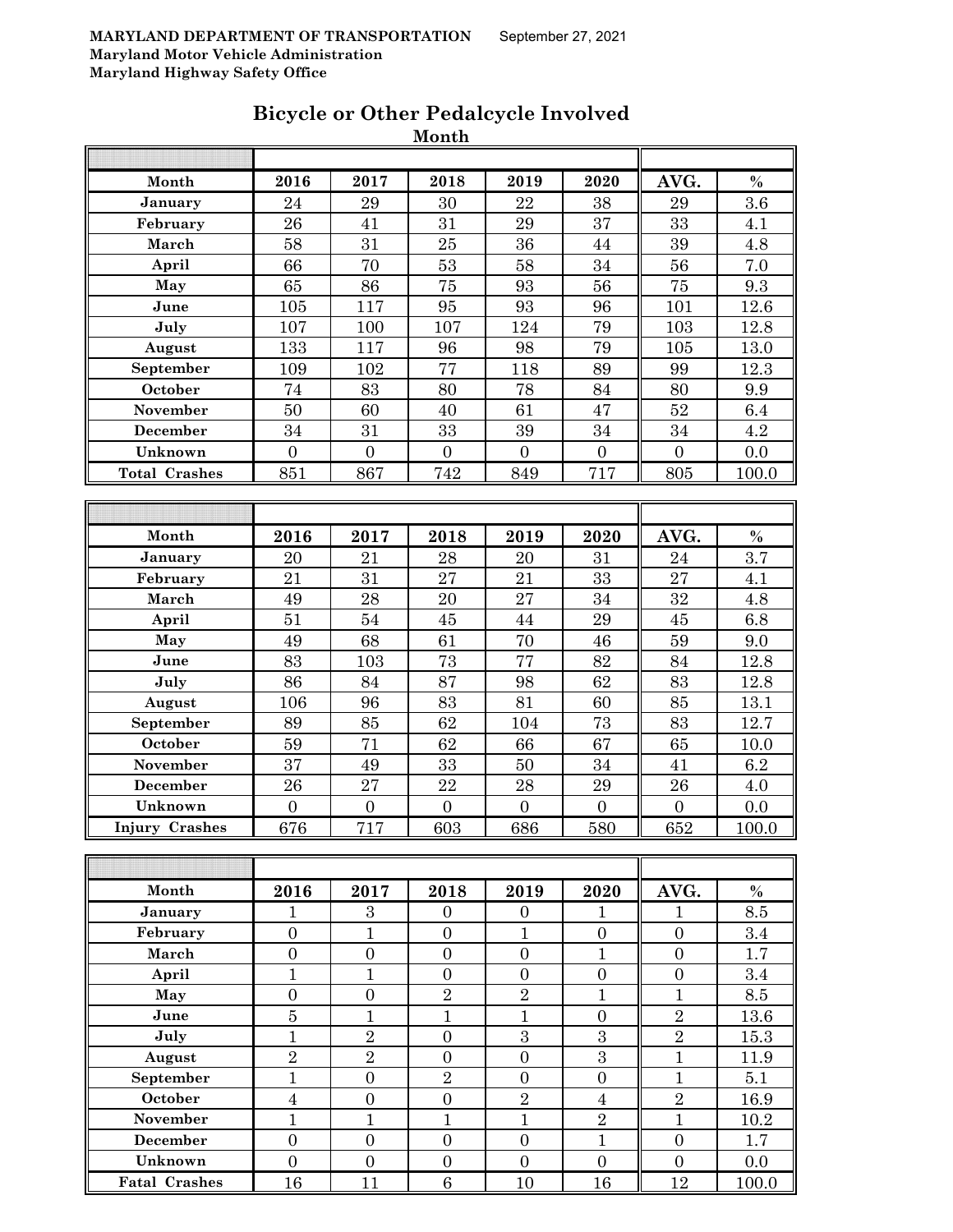September 27, 2021

# **Bicycle or Other Pedalcycle Involved Day of Week**

| Day of Week          | 2016             | 2017           | 2018             | 2019           | 2020             | AVG.           | $\%$          |
|----------------------|------------------|----------------|------------------|----------------|------------------|----------------|---------------|
| Monday               | 112              | 122            | 103              | 123            | 104              | 113            | 14.0          |
| Tuesday              | 124              | 127            | 109              | 130            | 101              | 118            | 14.7          |
| Wednesday            | 132              | 140            | 117              | 140            | 103              | 126            | 15.7          |
| Thursday             | 138              | 130            | 121              | 123            | 94               | 121            | 15.1          |
| Friday               | 127              | 135            | 129              | 125            | 113              | 126            | 15.6          |
| Saturday             | 112              | 112            | 96               | 115            | 101              | 107            | 13.3          |
| Sunday               | 106              | 101            | 67               | 93             | 101              | 94             | 11.6          |
| Unknown              | $\overline{0}$   | $\overline{0}$ | $\overline{0}$   | $\overline{0}$ | $\overline{0}$   | $\overline{0}$ | 0.0           |
| <b>Total Crashes</b> | 851              | 867            | 742              | 849            | 717              | 805            | 100.0         |
|                      |                  |                |                  |                |                  |                |               |
|                      |                  |                |                  |                |                  |                |               |
| Day of Week          | 2016             | 2017           | 2018             | 2019           | 2020             | AVG.           | $\%$          |
| Monday               | 86               | 105            | 82               | 101            | 82               | 91             | 14.0          |
| Tuesday              | 109              | 93             | 90               | 111            | 76               | 96             | 14.7          |
| Wednesday            | 102              | 119            | 94               | 106            | 87               | 102            | 15.6          |
| Thursday             | 110              | 112            | 92               | 99             | 73               | 97             | 14.9          |
| Friday               | 98               | 113            | 112              | 99             | 96               | 104            | 15.9          |
| Saturday             | 90               | 90             | 81               | 93             | 80               | 87             | 13.3          |
| Sunday               | 81               | 85             | 52               | 77             | 86               | 76             | 11.7          |
| Unknown              | $\overline{0}$   | $\overline{0}$ | $\overline{0}$   | $\overline{0}$ | $\overline{0}$   | $\overline{0}$ | 0.0           |
| Injury Crashes       | 676              | 717            | 603              | 686            | 580              | 652            | 100.0         |
|                      |                  |                |                  |                |                  |                |               |
|                      |                  |                |                  |                |                  |                |               |
| Day of Week          | 2016             | 2017           | 2018             | 2019           | 2020             | AVG.           | $\frac{0}{0}$ |
| Monday               | 3                | $\overline{2}$ | $\mathbf{1}$     | $\mathbf{1}$   | 3                | $\overline{2}$ | 16.9          |
| Tuesday              | $\overline{0}$   | $\overline{2}$ | $\mathbf{1}$     | $\overline{0}$ | $\overline{2}$   | $\mathbf 1$    | 8.5           |
| Wednesday            | 3                | 3              | $\mathbf{1}$     | 3              | $\boldsymbol{0}$ | $\sqrt{2}$     | 16.9          |
| Thursday             | $\overline{2}$   | $\overline{2}$ | $\boldsymbol{0}$ | $\overline{0}$ | $\overline{2}$   | $\mathbf{1}$   | 10.2          |
| Friday               | $\overline{2}$   | $\overline{2}$ | $\mathbf{1}$     | $\sqrt{2}$     | $\sqrt{3}$       | $\sqrt{2}$     | 16.9          |
| Saturday             | $\overline{1}$   | $\overline{0}$ | $\overline{0}$   | $\overline{0}$ | 3                | $\overline{1}$ | 6.8           |
| Sunday               | $\overline{5}$   | $\overline{0}$ | $\overline{2}$   | $\overline{4}$ | $\overline{3}$   | $\overline{3}$ | 23.7          |
| Unknown              | $\boldsymbol{0}$ | $\overline{0}$ | $\overline{0}$   | $\overline{0}$ | $\overline{0}$   | $\overline{0}$ | 0.0           |
| <b>Fatal Crashes</b> | 16               | 11             | $6\phantom{1}6$  | 10             | 16               | 12             | 100.0         |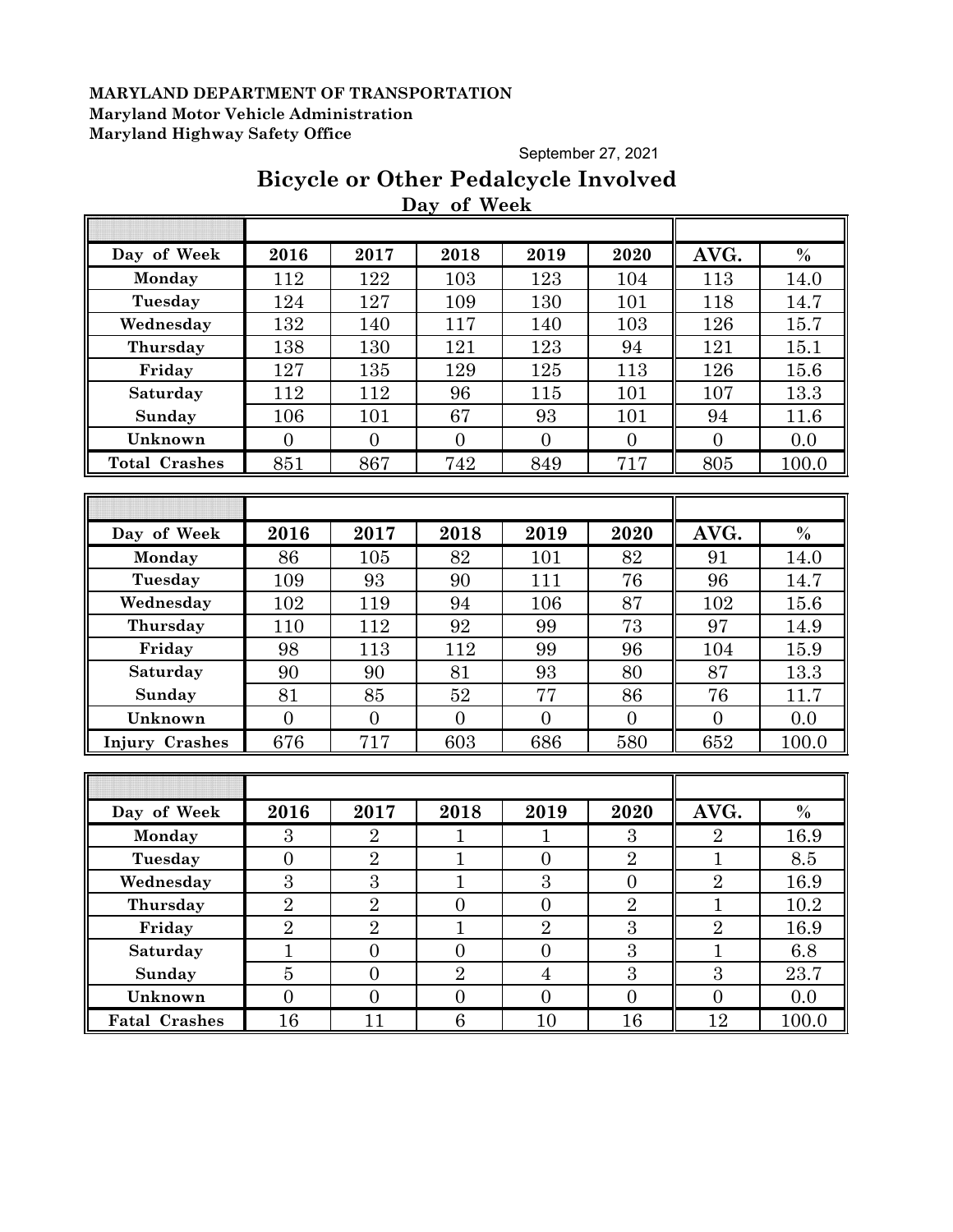#### **Bicycle or Other Pedalcycle Involved Time of Day**

| Time of Day          | 2016              | 2017           | 2018           | 2019           | 2020           | AVG.           | $\frac{0}{0}$ |
|----------------------|-------------------|----------------|----------------|----------------|----------------|----------------|---------------|
| 12:00 Midnight       | 11                | 11             | $\overline{4}$ | 10             | 8              | 9              | 1.1           |
| 1:00                 | $\scriptstyle{7}$ | $\overline{4}$ | $\overline{4}$ | 3              | $\,1$          | $\overline{4}$ | 0.5           |
| 2:00                 | $\overline{5}$    | $\,6$          | $\mathbf{1}$   | 3              | $\mathbf{1}$   | 3              | 0.4           |
| 3:00                 | $\overline{2}$    | $\overline{2}$ | 3              | $\mathbf{0}$   | $\overline{2}$ | $\overline{2}$ | 0.2           |
| 4:00                 | $\overline{2}$    | $\mathbf{1}$   | $\overline{2}$ | 6              | $\overline{4}$ | 3              | 0.4           |
| 5:00                 | 9                 | 10             | $\overline{4}$ | $\overline{4}$ | $\overline{4}$ | 6              | 0.8           |
| 6:00                 | 9                 | 15             | 16             | 8              | 8              | 11             | 1.4           |
| 7:00                 | 34                | 29             | 27             | 39             | 19             | 30             | 3.7           |
| 8:00                 | 37                | 38             | 36             | 34             | 19             | 33             | 4.1           |
| 9:00                 | 32                | 43             | 37             | 40             | 27             | 36             | 4.4           |
| 10:00                | 31                | 33             | 38             | 42             | 26             | 34             | 4.2           |
| 11:00                | 37                | 44             | 34             | 37             | 39             | 38             | 4.7           |
| 12:00 Noon           | 39                | 46             | 30             | 50             | 63             | 46             | 5.7           |
| 1:00                 | 56                | 36             | 37             | 53             | 35             | 43             | 5.4           |
| 2:00                 | 56                | 61             | 58             | 51             | 43             | 54             | 6.7           |
| 3:00                 | 71                | 61             | 62             | 83             | 69             | 69             | 8.6           |
| 4:00                 | 74                | 80             | 78             | 80             | 83             | 79             | 9.8           |
| 5:00                 | 97                | 98             | 62             | 79             | 72             | 82             | 10.1          |
| 6:00                 | 86                | 92             | 70             | 72             | 69             | 78             | 9.7           |
| 7:00                 | 48                | 69             | 47             | 58             | 50             | 54             | 6.8           |
| 8:00                 | 43                | 35             | 34             | 40             | 29             | 36             | 4.5           |
| 9:00                 | 32                | 29             | 28             | 34             | 26             | 30             | 3.7           |
| 10:00                | 22                | 13             | 17             | 16             | 10             | 16             | 1.9           |
| 11:00                | 11                | 11             | 13             | $\overline{7}$ | 10             | 10             | 1.3           |
| Unknown              | $\overline{0}$    | $\overline{0}$ | $\overline{0}$ | $\overline{0}$ | $\overline{0}$ | $\overline{0}$ | 0.0           |
| <b>Total Crashes</b> | 851               | 867            | 742            | 849            | 717            | 805            | 100.0         |
|                      |                   |                |                |                |                |                |               |
|                      |                   |                |                |                |                |                |               |
| <b>Time of Day</b>   | 2016              | 2017           | 2018           | 2019           | 2020           | AVG.           | $\frac{0}{0}$ |
| 12:00 Midnight       | 10                | 7              | $\overline{4}$ | 8              | 6              | 7              | 1.1           |
| 1:00                 | 5                 | $\overline{4}$ | 3              | $\overline{2}$ | $\mathbf{1}$   | 3              | 0.5           |
| 2:00                 | $\overline{4}$    | $\bf 5$        | $\overline{0}$ | $\overline{2}$ | $\mathbf{1}$   | $\overline{2}$ | 0.4           |
| 3:00                 | $\mathbf{1}$      | $\mathbf{1}$   | 3              | $\overline{0}$ | $\overline{1}$ | $\mathbf{1}$   | 0.2           |
| 4:00                 | $\overline{1}$    | $\mathbf{1}$   | $\overline{2}$ | 5              | 3              | $\overline{2}$ | 0.4           |
| 5:00                 | 8                 | 6              | $\overline{4}$ | $\overline{4}$ | 3              | 5              | 0.8           |
| 6:00                 | 8                 | 12             | 12             | 6              | $\overline{7}$ | 9              | 1.4           |
| 7:00                 | 27                | 28             | 24             | 29             | 17             | 25             | 3.8           |
| 8:00                 | 31                | 32             | 28             | 29             | 17             | 27             | 4.2           |
| 9:00                 | 26                | 37             | 31             | 32             | 21             | 29             | 4.5           |
| 10:00                | 25                | 25             | 33             | 37             | 21             | 28             | 4.3           |
| 11:00                | 29                | 35             | 27             | 31             | 29             | 30             | 4.6           |
| 12:00 Noon           | 33                | 37             | 25             | 44             | 53             | 38             | 5.9           |
| 1:00                 | 44                | 29             | 30             | 37             | 25             | 33             | 5.1           |
| 2:00                 | 45                | 54             | 46             | 44             | 35             | 45             | 6.9           |
| 3:00                 | 61                | 51             | 48             | 66             | 58             | 57             | 8.7           |
| 4:00                 | 56                | 67             | 68             | 62             | 67             | 64             | 9.8           |
| 5:00                 | 74                | 77             | 45             | 63             | 64             | 65             | 9.9           |
| 6:00                 | 69                | 76             | 55             | 58             | 53             | 62             | 9.5           |
| 7:00                 | 36                | 60             | 40             | 50             | 35             | 44             | 6.8           |

| 6:00                | 69  | 76  | 55  | 58  | 53       | 62  | 9.5   |
|---------------------|-----|-----|-----|-----|----------|-----|-------|
| 7:00                | 36  | 60  | 40  | 50  | 35       | 44  | 6.8   |
| 8:00                | 36  | 28  | 29  | 29  | $\bf 25$ | 29  | 4.5   |
| 9:00                | 24  | 25  | 23  | 29  | 19       | 24  | 3.7   |
| 10:00               | 16  | 11  | 12  | 14  | 10       | 13  | 1.9   |
| 11:00               |     |     |     |     |          |     | 1.3   |
| Unknown             |     |     |     |     |          |     | 0.0   |
| Crashes<br>  Injury | 676 | 717 | 603 | 686 | 580      | 652 | 100.0 |
|                     |     |     |     |     |          |     |       |

| <b>Time of Day</b>   | 2016           | 2017           | 2018           | 2019           | 2020         | AVG.           | $\%$  |
|----------------------|----------------|----------------|----------------|----------------|--------------|----------------|-------|
| 12:00 Midnight       | $\mathbf{0}$   | $\overline{2}$ | $\mathbf{0}$   | $\mathbf{0}$   | 1            | 1              | 5.1   |
| 1:00                 | $\mathbf{1}$   | $\mathbf{0}$   | $\mathbf{1}$   | $\overline{0}$ | $\mathbf{0}$ | $\overline{0}$ | 3.4   |
| 2:00                 | $\mathbf{1}$   | $\mathbf{0}$   | $\overline{0}$ | $\mathbf{0}$   | $\mathbf{0}$ | $\overline{0}$ | 1.7   |
| 3:00                 | $\Omega$       | $\mathbf{1}$   | $\overline{0}$ | $\Omega$       | $\mathbf{1}$ | $\overline{0}$ | 3.4   |
| 4:00                 | $\overline{0}$ | $\mathbf{0}$   | $\overline{0}$ | $\overline{0}$ | $\mathbf{1}$ | $\overline{0}$ | 1.7   |
| 5:00                 | $\overline{0}$ | 1              | $\overline{0}$ | $\mathbf{0}$   | $\Omega$     | $\overline{0}$ | 1.7   |
| 6:00                 | $\mathbf{0}$   | $\mathbf{1}$   | $\mathbf{1}$   | $\overline{2}$ | $\mathbf{0}$ | $\mathbf{1}$   | 6.8   |
| 7:00                 | $\overline{2}$ | $\Omega$       | $\mathbf{0}$   | $\overline{0}$ | $\mathbf{1}$ | $\mathbf{1}$   | 5.1   |
| 8:00                 | $\theta$       | $\Omega$       | $\overline{0}$ | $\Omega$       | $\mathbf{1}$ | $\overline{0}$ | 1.7   |
| 9:00                 | $\mathbf{0}$   | $\mathbf{0}$   | $\mathbf{0}$   | $\mathbf{1}$   | $\mathbf{0}$ | $\mathbf{0}$   | 1.7   |
| 10:00                | $\overline{0}$ | $\mathbf{0}$   | $\overline{0}$ | $\overline{0}$ | $\mathbf{0}$ | $\overline{0}$ | 0.0   |
| 11:00                | $\mathbf{1}$   | $\overline{2}$ | $\mathbf{0}$   | $\mathbf{1}$   | $\mathbf{1}$ | $\mathbf{1}$   | 8.5   |
| 12:00 Noon           | $\mathbf{0}$   | $\mathbf{0}$   | $\Omega$       | $\mathbf{1}$   | 3            | $\mathbf{1}$   | 6.8   |
| 1:00                 | 3              | $\Omega$       | $\overline{0}$ | $\Omega$       | $\mathbf{0}$ | $\mathbf{1}$   | 5.1   |
| 2:00                 | $\mathbf{1}$   | $\overline{0}$ | $\overline{0}$ | $\mathbf{0}$   | $\mathbf{1}$ | $\overline{0}$ | 3.4   |
| 3:00                 | $\mathbf{1}$   | $\mathbf{0}$   | $\overline{0}$ | $\overline{0}$ | $\mathbf{0}$ | $\overline{0}$ | 1.7   |
| 4:00                 | $\mathbf{1}$   | $\mathbf{0}$   | $\mathbf{0}$   | $\overline{2}$ | $\mathbf{1}$ | $\mathbf{1}$   | 6.8   |
| 5:00                 | $\mathbf{1}$   | $\overline{0}$ | $\overline{0}$ | $\overline{0}$ | $\mathbf{1}$ | $\overline{0}$ | 3.4   |
| 6:00                 | $\mathbf{1}$   | 1              | $\mathbf{1}$   | $\Omega$       | $\Omega$     | $\mathbf{1}$   | 5.1   |
| 7:00                 | $\mathbf{1}$   | $\overline{0}$ | $\overline{0}$ | $\overline{2}$ | $\mathbf{1}$ | $\mathbf{1}$   | 6.8   |
| 8:00                 | $\mathbf{0}$   | $\mathbf{1}$   | $\mathbf{1}$   | $\overline{0}$ | $\mathbf{0}$ | $\overline{0}$ | 3.4   |
| 9:00                 | $\overline{2}$ | $\Omega$       | $\Omega$       | $\Omega$       | 3            | $\mathbf{1}$   | 8.5   |
| 10:00                | $\mathbf{0}$   | $\mathbf{1}$   | $\overline{2}$ | $\mathbf{0}$   | $\mathbf{0}$ | $\mathbf{1}$   | 5.1   |
| 11:00                | $\overline{0}$ | $\mathbf{1}$   | $\overline{0}$ | $\mathbf{1}$   | $\mathbf{0}$ | $\overline{0}$ | 3.4   |
| Unknown              | $\mathbf{0}$   | $\mathbf{0}$   | $\overline{0}$ | $\mathbf{0}$   | $\mathbf{0}$ | $\overline{0}$ | 0.0   |
| <b>Fatal Crashes</b> | 16             | 11             | 6              | 10             | 16           | 12             | 100.0 |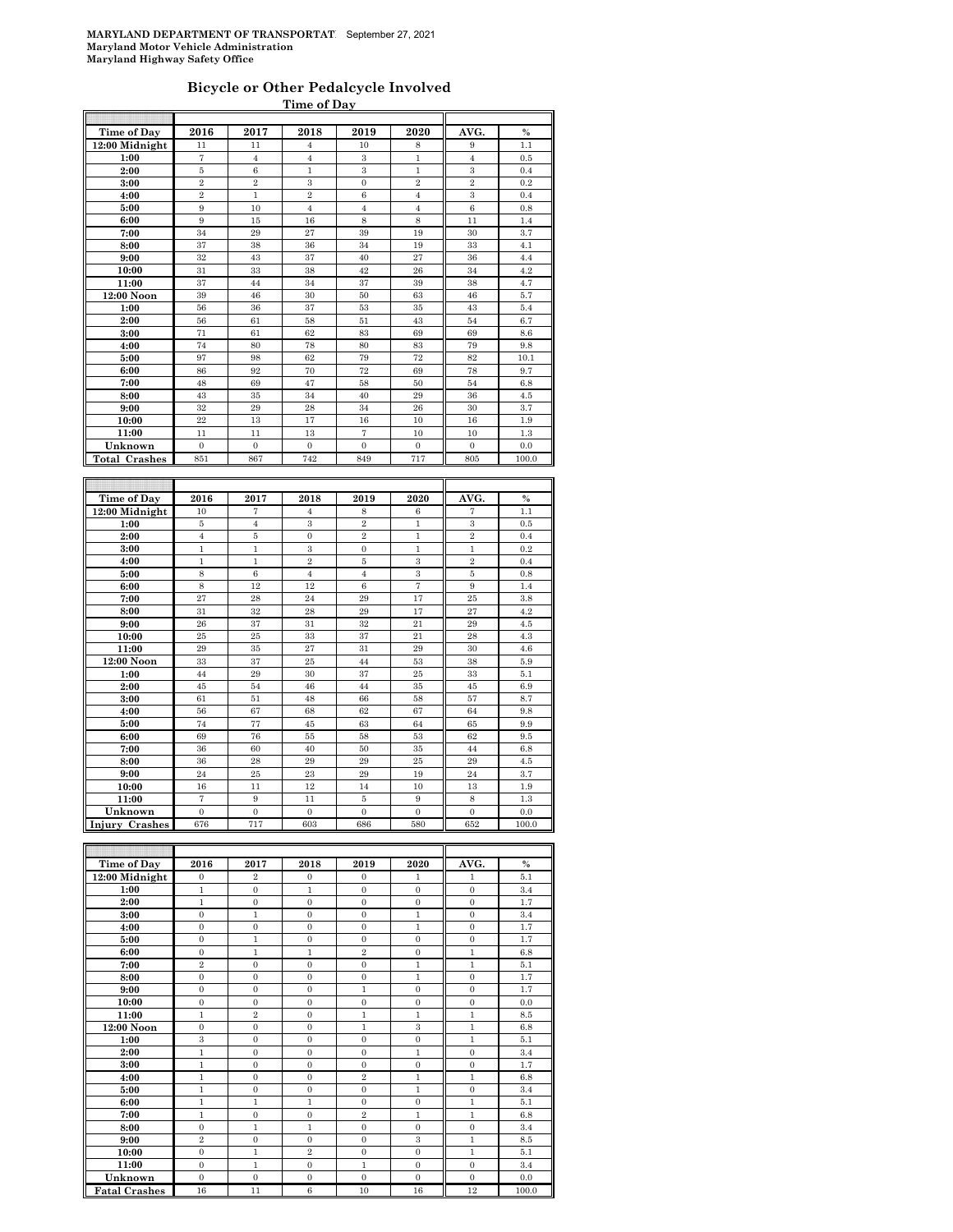### **Bicycle or Other Pedalcycle Involved Driver Age**

| Driver Age           | 2016           | 2017           | 2018           | 2019           | 2020           | AVG.           | $\%$  |
|----------------------|----------------|----------------|----------------|----------------|----------------|----------------|-------|
| 15 and Under         | $\mathbf{1}$   | $\overline{0}$ | $\mathbf{1}$   | $\overline{0}$ | $\overline{0}$ | $\overline{0}$ | 0.0   |
| 16                   | 1              | $\overline{2}$ | $\overline{2}$ | $\mathbf{1}$   | $\overline{0}$ | $\mathbf{1}$   | 0.1   |
| 17                   | 8              | $\overline{7}$ | $\overline{7}$ | 9              | 6              | $\overline{7}$ | 0.9   |
| 18                   | 8              | $\overline{7}$ | 10             | $\overline{7}$ | 5              | $\overline{7}$ | 0.9   |
| 19                   | 8              | 9              | 10             | 12             | 19             | 12             | 1.4   |
| 20                   | 11             | 12             | 11             | 14             | 12             | 12             | 1.5   |
| $21 - 24$            | 66             | 59             | 52             | 60             | 51             | 58             | 7.0   |
| $25 - 29$            | 71             | 74             | 70             | 66             | 66             | 69             | 8.4   |
| $30 - 34$            | 81             | 68             | 49             | 61             | 65             | 65             | 7.8   |
| $35 - 39$            | 63             | 66             | 61             | 59             | 57             | 61             | 7.4   |
| $40 - 44$            | 67             | 52             | 46             | 54             | 49             | 54             | 6.5   |
| $45 - 49$            | 54             | 65             | 55             | 70             | 47             | 58             | 7.0   |
| $50 - 54$            | 59             | 59             | 64             | 68             | 56             | 61             | 7.4   |
| $55 - 59$            | 58             | 78             | 52             | 60             | 40             | 58             | 7.0   |
| $60 - 64$            | 43             | 60             | 32             | 54             | 39             | 46             | 5.5   |
| $65 - 69$            | 39             | 38             | 42             | 42             | 34             | 39             | 4.7   |
| $70 - 79$            | 52             | 46             | 41             | 59             | 39             | 47             | 5.7   |
| $80 +$               | 21             | 26             | 18             | 26             | 14             | 21             | 2.5   |
| Unknown              | 160            | 161            | 138            | 148            | 138            | 149            | 18.0  |
| <b>Total Drivers</b> | 871            | 889            | 761            | 870            | 737            | 826            | 100.0 |
|                      |                |                |                |                |                |                |       |
|                      |                |                |                |                |                |                |       |
| Driver Age           | 2016           | 2017           | 2018           | 2019           | 2020           | AVG.           | $\%$  |
| 15 and Under         | 1              | $\overline{0}$ | $\overline{0}$ | $\overline{0}$ | $\Omega$       | $\overline{0}$ | 0.7   |
| 16                   | $\overline{0}$ | $\overline{0}$ | $\mathbf{1}$   | $\theta$       | $\overline{0}$ | $\overline{0}$ | 0.7   |
| 17                   | $\Omega$       | $\Omega$       | $\mathbf{1}$   | $\theta$       | $\Omega$       | $\mathbf{0}$   | 0.7   |
| 18                   | $\overline{0}$ | $\overline{0}$ | $\overline{0}$ | $\overline{0}$ | $\overline{0}$ | $\overline{0}$ | 0.0   |
| 19                   | $\overline{0}$ | $\overline{0}$ | $\mathbf{1}$   | $\mathbf{1}$   | $\mathbf{1}$   | $\mathbf{1}$   | 2.2   |
| 20                   | $\Omega$       | $\Omega$       | $\Omega$       | $\Omega$       | $\mathbf{1}$   | $\mathbf{1}$   | 99    |

| 20                     | $\Omega$       | $\overline{0}$ | $\overline{2}$ | $\mathbf{0}$   |                | 1              | 2.2   |
|------------------------|----------------|----------------|----------------|----------------|----------------|----------------|-------|
| $21 - 24$              |                | 1              | 1              | 3              | 3              | $\overline{2}$ | 6.7   |
| $25 - 29$              | $\overline{2}$ | $\overline{2}$ | $\overline{2}$ | $\overline{2}$ | $\overline{0}$ | $\overline{2}$ | 5.9   |
| $30 - 34$              | 3              | 1              | 3              | $\overline{2}$ | 4              | 3              | 9.6   |
| $35 - 39$              |                | 3              | 1              | 3              | $\overline{2}$ | $\overline{2}$ | 7.4   |
| $40 - 44$              |                | $\overline{2}$ | $\overline{2}$ | 3              | $\overline{2}$ | $\overline{2}$ | 7.4   |
| $45 - 49$              | $\Omega$       | $\mathbf{0}$   | 1              | $\overline{4}$ | 3              | $\overline{2}$ | 5.9   |
| $50 - 54$              | $\Omega$       | 3              | 3              | 3              | 3              | $\overline{2}$ | 8.9   |
| $55 - 59$              | $\overline{2}$ |                | $\overline{2}$ |                | $\overline{0}$ | 1              | 4.4   |
| $60 - 64$              |                | $\overline{2}$ | 1              | 3              | $\mathbf{0}$   |                | 5.2   |
| $65 - 69$              |                | $\Omega$       | $\Omega$       | $\overline{2}$ | $\Omega$       |                | 2.2   |
| $70 - 79$              |                |                | $\overline{0}$ | 3              | $\overline{2}$ |                | 5.2   |
| $80 +$                 | $\Omega$       | $\Omega$       | $\overline{4}$ | $\Omega$       | $\Omega$       | 1              | 3.0   |
| Unknown                | $\overline{2}$ | 5              | 8              | 7              | 7              | 6              | 21.5  |
| <b>Injured Drivers</b> | 16             | 21             | 33             | 37             | 28             | 27             | 100.0 |

| Driver Age               | 2016           | 2017           | 2018           | 2019           | 2020           | AVG.           | $\%$  |
|--------------------------|----------------|----------------|----------------|----------------|----------------|----------------|-------|
| 15 and Under             | $\Omega$       | $\Omega$       | $\Omega$       | $\Omega$       | $\Omega$       | $\Omega$       | 0.0   |
| 16                       | $\overline{0}$ | $\overline{0}$ | $\Omega$       | $\Omega$       | $\Omega$       | $\overline{0}$ | 0.0   |
| 17                       | $\Omega$       | $\Omega$       | $\Omega$       | $\Omega$       | $\theta$       | $\Omega$       | 0.0   |
| 18                       | $\Omega$       | $\Omega$       | $\Omega$       | $\Omega$       | $\theta$       | $\Omega$       | 0.0   |
| 19                       | $\overline{0}$ | $\overline{0}$ | $\Omega$       | $\Omega$       | $\Omega$       | $\Omega$       | 0.0   |
| 20                       | $\Omega$       | $\Omega$       | $\Omega$       | $\Omega$       | $\theta$       | $\Omega$       | 0.0   |
| $21 - 24$                | $\overline{0}$ | $\overline{0}$ | $\Omega$       | $\overline{0}$ | $\overline{0}$ | $\overline{0}$ | 0.0   |
| $25 - 29$                | $\overline{0}$ | $\overline{0}$ | $\theta$       | $\Omega$       | $\theta$       | $\overline{0}$ | 0.0   |
| $30 - 34$                | $\overline{0}$ | $\overline{0}$ | $\Omega$       | $\Omega$       | $\overline{0}$ | $\overline{0}$ | 0.0   |
| $35 - 39$                | $\overline{0}$ | $\overline{0}$ | $\Omega$       | $\Omega$       | $\overline{0}$ | $\overline{0}$ | 0.0   |
| $40 - 44$                | $\overline{0}$ | $\overline{0}$ | $\Omega$       | $\Omega$       | $\theta$       | $\overline{0}$ | 0.0   |
| $45 - 49$                | $\overline{0}$ | $\overline{0}$ | $\Omega$       | $\Omega$       | $\overline{0}$ | $\theta$       | 0.0   |
| $50 - 54$                | $\Omega$       | $\overline{0}$ | $\Omega$       | $\Omega$       | $\theta$       | $\overline{0}$ | 0.0   |
| $55 - 59$                | $\Omega$       | $\Omega$       | $\Omega$       | $\Omega$       | $\theta$       | $\theta$       | 0.0   |
| $60 - 64$                | $\overline{0}$ | $\overline{0}$ | $\Omega$       | $\Omega$       | 1              | $\overline{0}$ | 100.0 |
| $65 - 69$                | $\overline{0}$ | $\overline{0}$ | $\theta$       | $\Omega$       | $\theta$       | $\overline{0}$ | 0.0   |
| $70 - 79$                | $\Omega$       | $\overline{0}$ | $\Omega$       | $\Omega$       | $\theta$       | $\overline{0}$ | 0.0   |
| $80 +$                   | $\overline{0}$ | $\overline{0}$ | $\Omega$       | $\Omega$       | $\Omega$       | $\overline{0}$ | 0.0   |
| Unknown                  | $\overline{0}$ | $\overline{0}$ | $\Omega$       | $\Omega$       | $\overline{0}$ | $\Omega$       | 0.0   |
| <b>Driver Fatalities</b> | $\mathbf{0}$   | $\overline{0}$ | $\overline{0}$ | $\mathbf{0}$   | 1              | $\overline{0}$ | 100.0 |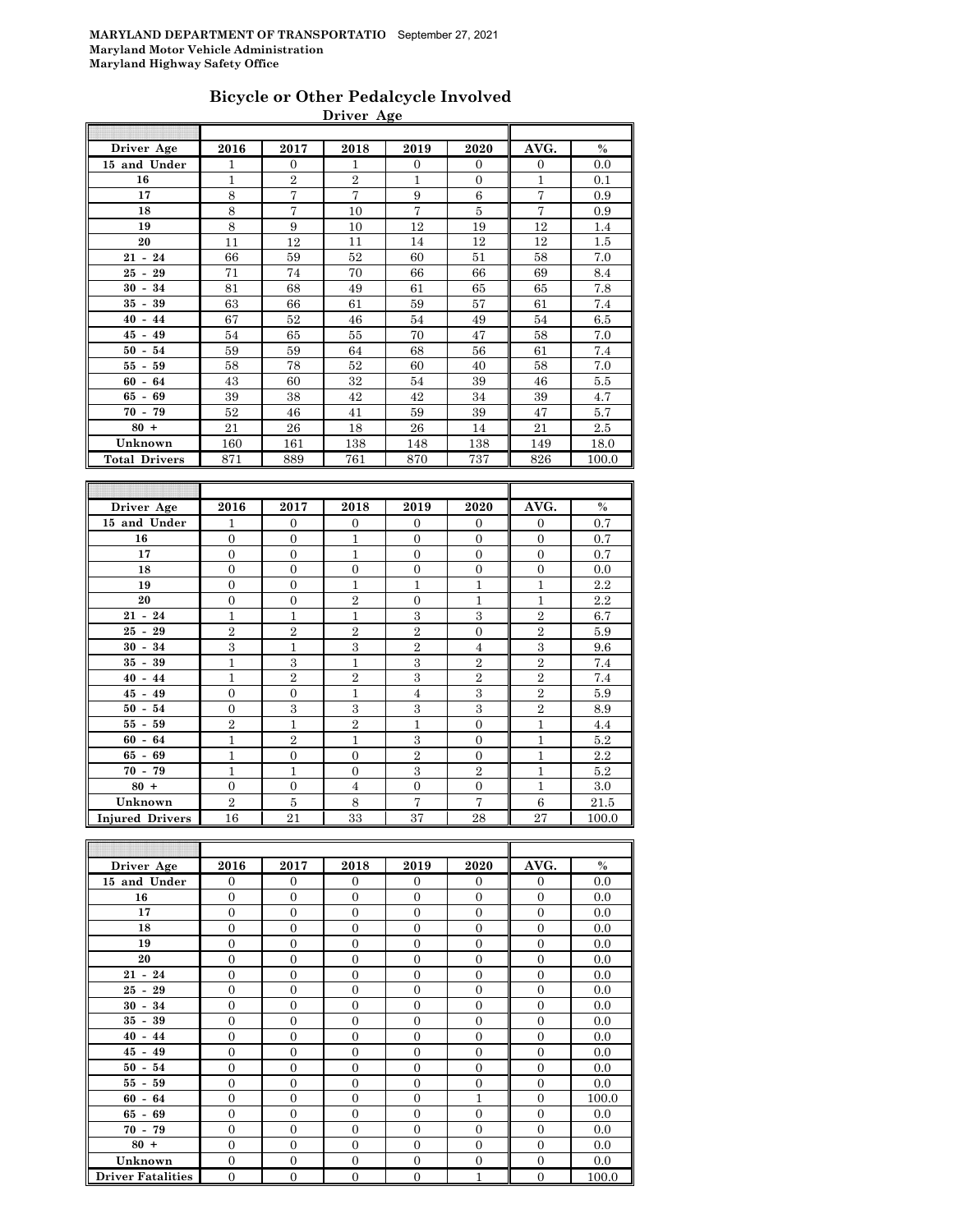| Driver Gender          | 2016           | 2017 | 2018 | 2019           | 2020 | AVG. | $\frac{0}{0}$ |
|------------------------|----------------|------|------|----------------|------|------|---------------|
| Male                   | 384            | 430  | 329  | 407            | 351  | 380  | 46.1          |
| Female                 | 323            | 295  | 296  | 318            | 252  | 297  | 35.9          |
| Unknown                | 164            | 164  | 136  | 145            | 134  | 149  | 18.0          |
| <b>Total Drivers</b>   | 871            | 889  | 761  | 870            | 737  | 826  | 100.0         |
|                        |                |      |      |                |      |      |               |
|                        |                |      |      |                |      |      |               |
| Driver Gender          | 2016           | 2017 | 2018 | 2019           | 2020 | AVG. | $\frac{0}{0}$ |
| Male                   | 8              | 9    | 15   | 18             | 13   | 13   | 46.7          |
| Female                 | $\overline{5}$ | 6    | 10   | 12             | 8    | 8    | 30.4          |
| Unknown                | 3              | 6    | 8    | $\overline{7}$ | 7    | 6    | 23.0          |
| <b>Driver Injuries</b> | 16             | 21   | 33   | 37             | 28   | 27   | 100.0         |
|                        |                |      |      |                |      |      |               |
|                        |                |      |      |                |      |      |               |
| <b>Driver Gender</b>   | 2016           | 2017 | 2018 | 2019           | 2020 | AVG. | $\frac{0}{0}$ |

# **Bicycle or Other Pedalcycle Involved Driver Gender**

 $\overline{a}$ 

| Driver Gender            | 2016 | 2017 | 2018 | 2019 | 2020 | AVG. | $\frac{0}{0}$ |
|--------------------------|------|------|------|------|------|------|---------------|
| Male                     |      |      |      |      |      |      | 100.0         |
| Female                   |      |      |      |      |      |      | 0.0           |
| Unknown                  |      |      |      |      |      |      | 0.0           |
| <b>Driver Fatalities</b> |      |      |      |      |      |      | 100.0         |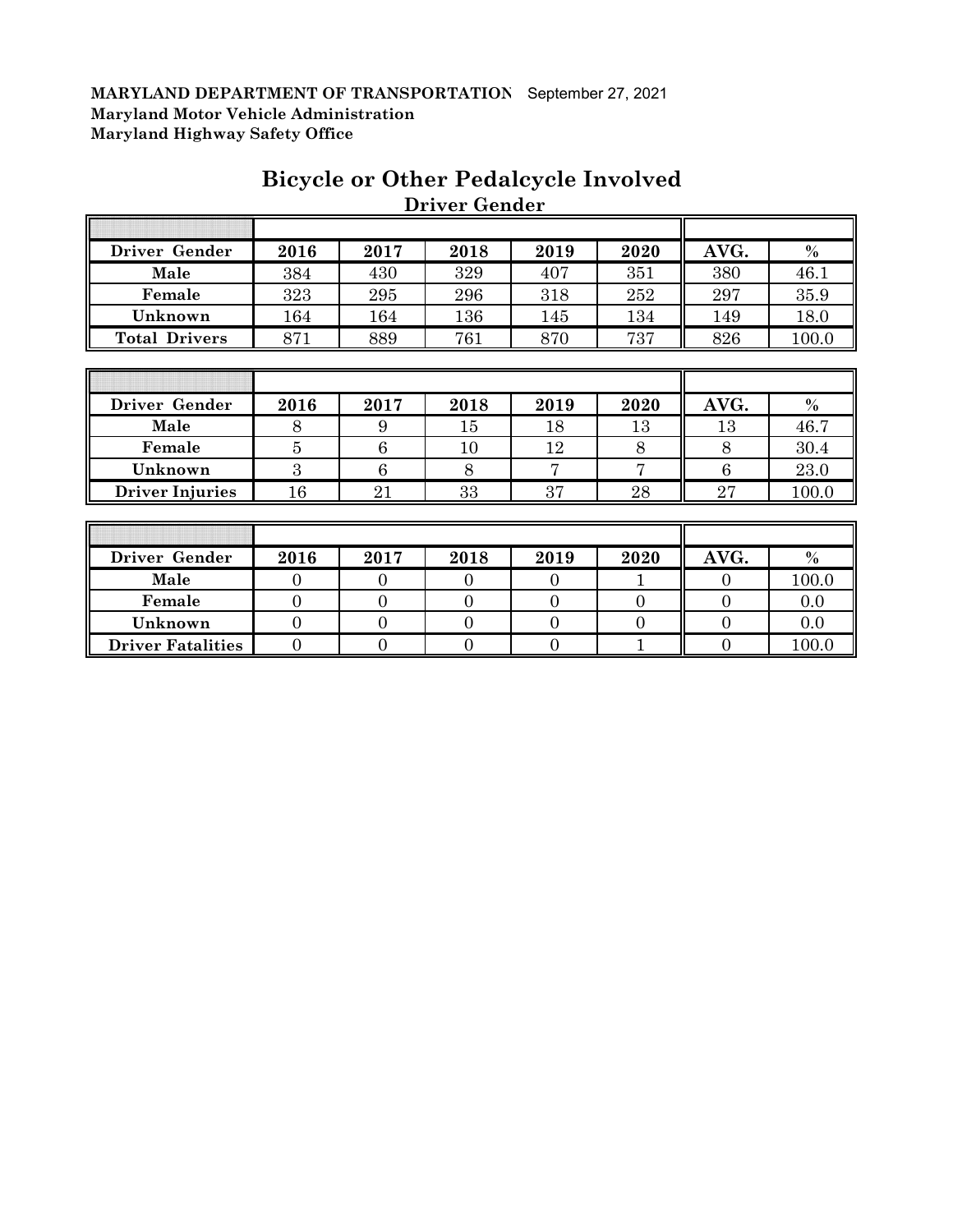### **Bicycle or Other Pedalcycle Involved Driver Safety Equipment Use**

| <b>Safety Equipment</b>             | 2016                         | 2017                         | 2018                         | 2019                         | 2020                | AVG.                           | $\%$          |
|-------------------------------------|------------------------------|------------------------------|------------------------------|------------------------------|---------------------|--------------------------------|---------------|
| Not Applicable                      | 54                           | 74                           | 84                           | 74                           | 59                  | 69                             | 8.4           |
| None                                | 10                           | 12                           | 12                           | 13                           | 13                  | 12                             | $1.5\,$       |
| Lap belt only                       | 1                            | 3                            | $\mathbf{1}$                 | 3                            | 3                   | $\overline{2}$                 | 0.3           |
| Shoulder belt only                  | 7                            | 5                            | 5                            | 5                            | 3                   | 5                              | 0.6           |
| Shoulder/Lap belt(s)                | 609                          | 594                          | 492                          | 593                          | 477                 | 553                            | 67.0          |
| Child/Youth restraint               | $\Omega$                     |                              |                              |                              |                     |                                |               |
|                                     |                              | $\mathbf{0}$                 | $\overline{0}$               | $\overline{0}$               | $\overline{0}$      | $\overline{0}$                 | 0.0           |
| Child restraint forward             | 0                            | 1                            | 0                            | 0                            | 0                   | 0                              | 0.0           |
| Child restraint rear                | $\overline{0}$               | $\overline{0}$               | $\mathbf{1}$                 | $\overline{0}$               | $\overline{0}$      | $\overline{0}$                 | 0.0           |
| <b>Booster seat</b>                 | $\boldsymbol{0}$             | $\boldsymbol{0}$             | 0                            | $\boldsymbol{0}$             | $\boldsymbol{0}$    | $\boldsymbol{0}$               | 0.0           |
| Child restraint unknow              | $\overline{0}$               | $\overline{0}$               | $\overline{0}$               | $\mathbf{1}$                 | $\overline{0}$      | $\overline{0}$                 | 0.0           |
| Mc/Bike helmet                      | $\boldsymbol{0}$             | 3                            | $\overline{2}$               | $\boldsymbol{0}$             | 1                   | 1                              | 0.1           |
| Mc/bike shield only                 | $\overline{0}$               | $\overline{0}$               | $\overline{0}$               | $\overline{0}$               | 1                   | $\overline{0}$                 | 0.0           |
| Mc/bike helmet & shield             | 1                            | $\overline{0}$               | $\overline{0}$               | $\overline{0}$               | 3                   | $\mathbf{1}$                   | 0.1           |
| Protective pads                     | $\overline{0}$               | $\overline{0}$               | $\overline{0}$               | $\overline{0}$               | $\overline{0}$      | $\overline{0}$                 | 0.0           |
| Reflective clothing                 | 0                            | 0                            | 0                            | 0                            | 0                   | $\boldsymbol{0}$               | 0.0           |
|                                     |                              |                              |                              |                              |                     |                                |               |
| Lighting                            | 0                            | 0                            | 0                            | 0                            | 0                   | 0                              | 0.0           |
| Air bag only                        | $\boldsymbol{0}$             | $\overline{0}$               | $\overline{0}$               | $\overline{0}$               | $\boldsymbol{0}$    | $\overline{0}$                 | 0.0           |
| Air bag and belts                   | 0                            | $\boldsymbol{0}$             | $\overline{0}$               | $\boldsymbol{0}$             | $\overline{0}$      | $\overline{0}$                 | 0.0           |
| Other                               | 5                            | 1                            | 1                            | 1                            | $\theta$            | $\overline{2}$                 | 0.2           |
| Unknown                             | 184                          | 196                          | 163                          | 180                          | 177                 | 180                            | 21.8          |
| <b>Total Drivers</b>                | 871                          | 889                          | 761                          | 870                          | 737                 | 826                            | 100.0         |
|                                     |                              |                              |                              |                              |                     |                                |               |
|                                     |                              |                              |                              |                              |                     |                                |               |
|                                     |                              |                              |                              |                              |                     |                                |               |
| <b>Safety Equipment</b>             | 2016                         | 2017                         | 2018                         | 2019                         | 2020                | AVG.                           | $\frac{0}{0}$ |
| Not Applicable                      | $\overline{2}$               | 4                            | 5                            | 6                            | 4                   | 4                              | 15.6          |
| None                                | $\mathbf{1}$                 | 1                            | $\overline{2}$               | $\overline{0}$               | $\overline{0}$      | $\mathbf{1}$                   | 3.0           |
| Lap belt only                       | $\mathbf{0}$                 | $\mathbf{0}$                 | $\overline{0}$               | $\mathbf{1}$                 | $\overline{0}$      | $\overline{0}$                 | 0.7           |
| Shoulder belt only                  | 0                            | 0                            | 0                            | 0                            | 0                   | 0                              | 0.0           |
| Shoulder/Lap belt(s)                | 8                            | 9                            | 15                           | 21                           | 13                  | 13                             | 48.9          |
| Child/Youth restraint               | $\boldsymbol{0}$             | $\boldsymbol{0}$             | $\boldsymbol{0}$             | $\boldsymbol{0}$             | $\boldsymbol{0}$    | $\boldsymbol{0}$               | 0.0           |
| Child restraint forward             | $\overline{0}$               | $\overline{0}$               | $\overline{0}$               | $\overline{0}$               | $\overline{0}$      | $\overline{0}$                 | 0.0           |
| Child restraint rear                | $\boldsymbol{0}$             | $\boldsymbol{0}$             | $\boldsymbol{0}$             | $\boldsymbol{0}$             | 0                   | 0                              | 0.0           |
|                                     | $\overline{0}$               | $\overline{0}$               | $\overline{0}$               | $\overline{0}$               | $\overline{0}$      | $\overline{0}$                 |               |
| <b>Booster seat</b>                 |                              |                              |                              |                              |                     |                                | 0.0           |
| Child restraint unknow              | $\overline{0}$               | 0                            | 0                            | $\overline{0}$               | 0                   | 0                              | 0.0           |
| Mc/Bike helmet                      | $\overline{0}$               | $\mathbf{1}$                 | $\overline{2}$               | $\overline{0}$               | 0                   | 1                              | 2.2           |
| Mc/bike shield only                 | 0                            | 0                            | 0                            | 0                            | 1                   | 0                              | 0.7           |
| Mc/bike helmet & shield             | 1                            | 0                            | 0                            | 0                            | 3                   | 1                              | 3.0           |
| Protective pads                     | $\boldsymbol{0}$             | $\overline{0}$               | $\overline{0}$               | $\overline{0}$               | $\boldsymbol{0}$    | $\boldsymbol{0}$               | 0.0           |
|                                     |                              |                              |                              |                              |                     |                                |               |
|                                     |                              |                              |                              |                              |                     |                                |               |
| Reflective clothing                 | $\boldsymbol{0}$             | $\boldsymbol{0}$             | $\boldsymbol{0}$             | $\boldsymbol{0}$             | $\boldsymbol{0}$    | $\boldsymbol{0}$               | 0.0           |
| Lighting                            | $\overline{0}$               | $\overline{0}$               | $\overline{0}$               | $\overline{0}$               | $\overline{0}$      | $\overline{0}$                 | 0.0           |
| Air bag only                        | $\mathbf{0}$                 | $\mathbf{0}$                 | $\boldsymbol{0}$             | $\mathbf{0}$                 | $\mathbf{0}$        | $\mathbf{0}$                   | 0.0           |
| Air bag and belts                   | $\overline{0}$               | $\overline{0}$               | $\overline{0}$               | $\overline{0}$               | 0                   | 0                              | 0.0           |
| Other                               | $\overline{0}$               | 1                            | $\overline{0}$               | $\mathbf{1}$                 | 0                   | $\overline{0}$                 | 1.5           |
| Unknown                             | $\overline{4}$               | 5                            | 9                            | 8                            | 7                   | 7                              | 24.4          |
| <b>Driver Injuries</b>              | 16                           | 21                           | 33                           | 37                           | 28                  | 27                             | 100.0         |
|                                     |                              |                              |                              |                              |                     |                                |               |
|                                     |                              |                              |                              |                              |                     |                                |               |
|                                     |                              |                              |                              |                              |                     |                                |               |
| <b>Safety Equipment</b>             | 2016                         | 2017                         | 2018                         | 2019                         | 2020                | AVG.                           | $\%$          |
| Not Applicable                      | 0                            | 0                            | 0                            | 0                            | 0                   | 0                              | 0.0           |
| None                                | $\boldsymbol{0}$             | $\overline{0}$               | $\overline{0}$               | $\overline{0}$               | $\mathbf{1}$        | $\overline{0}$                 | 100.0         |
| Lap belt only                       | 0                            | 0                            | 0                            | 0                            | 0                   | 0                              | 0.0           |
| Shoulder belt only                  | $\mathbf{0}$                 | $\mathbf{0}$                 | $\overline{0}$               | $\overline{0}$               | $\overline{0}$      | $\overline{0}$                 | 0.0           |
| Shoulder/Lap belt(s)                | $\mathbf{0}$                 | $\mathbf{0}$                 | 0                            | $\mathbf{0}$                 | $\mathbf{0}$        | $\mathbf{0}$                   | 0.0           |
| Child/Youth restraint               | $\mathbf{0}$                 | $\mathbf{0}$                 | $\overline{0}$               | $\overline{0}$               | $\overline{0}$      | $\overline{0}$                 | 0.0           |
| Child restraint forward             | $\boldsymbol{0}$             | $\boldsymbol{0}$             | $\boldsymbol{0}$             | $\boldsymbol{0}$             | $\boldsymbol{0}$    | $\boldsymbol{0}$               | 0.0           |
| Child restraint rear                | $\mathbf{0}$                 | $\overline{0}$               | $\overline{0}$               | $\overline{0}$               | 0                   | $\overline{0}$                 | 0.0           |
|                                     |                              |                              |                              |                              |                     |                                |               |
| <b>Booster seat</b>                 | $\boldsymbol{0}$             | $\boldsymbol{0}$             | 0                            | $\boldsymbol{0}$             | $\boldsymbol{0}$    | $\boldsymbol{0}$               | 0.0           |
| Child restraint unk.                | 0                            | $\boldsymbol{0}$             | 0                            | 0                            | $\boldsymbol{0}$    | $\boldsymbol{0}$               | 0.0           |
| Mc/Bike helmet                      | $\boldsymbol{0}$             | $\boldsymbol{0}$             | $\boldsymbol{0}$             | $\boldsymbol{0}$             | $\boldsymbol{0}$    | $\boldsymbol{0}$               | 0.0           |
| Mc/bike shield only                 | $\boldsymbol{0}$             | $\boldsymbol{0}$             | $\boldsymbol{0}$             | $\boldsymbol{0}$             | $\boldsymbol{0}$    | $\boldsymbol{0}$               | 0.0           |
| Mc/bike helmet & shield             | $\mathbf{0}$                 | $\mathbf{0}$                 | $\overline{0}$               | $\overline{0}$               | $\overline{0}$      | $\overline{0}$                 | 0.0           |
| Protective pads                     | $\boldsymbol{0}$             | $\boldsymbol{0}$             | $\mathbf{0}$                 | $\mathbf{0}$                 | $\boldsymbol{0}$    | $\boldsymbol{0}$               | 0.0           |
| Reflective clothing                 | $\mathbf{0}$                 | $\mathbf{0}$                 | $\overline{0}$               | $\overline{0}$               | 0                   | $\overline{0}$                 | 0.0           |
| Lighting                            | $\mathbf{0}$                 | $\boldsymbol{0}$             | $\overline{0}$               | $\overline{0}$               | $\overline{0}$      | $\overline{0}$                 | 0.0           |
|                                     | $\overline{0}$               | $\overline{0}$               | $\overline{0}$               | $\overline{0}$               | 0                   | 0                              | 0.0           |
| Air bag only                        |                              |                              |                              |                              |                     |                                |               |
| Air bag and belts                   | $\mathbf{0}$                 | $\overline{0}$               | $\overline{0}$               | $\overline{0}$               | $\overline{0}$      | $\overline{0}$                 | 0.0           |
| Other                               | $\boldsymbol{0}$             | $\boldsymbol{0}$             | 0                            | $\boldsymbol{0}$             | $\boldsymbol{0}$    | $\boldsymbol{0}$               | 0.0           |
| Unknown<br><b>Driver Fatalities</b> | $\mathbf{0}$<br>$\mathbf{0}$ | $\mathbf{0}$<br>$\mathbf{0}$ | $\mathbf{0}$<br>$\mathbf{0}$ | $\mathbf{0}$<br>$\mathbf{0}$ | $\overline{0}$<br>1 | $\overline{0}$<br>$\mathbf{0}$ | 0.0<br>100.0  |

**Note: None & Air Bag are counted as no safety equipment in use.**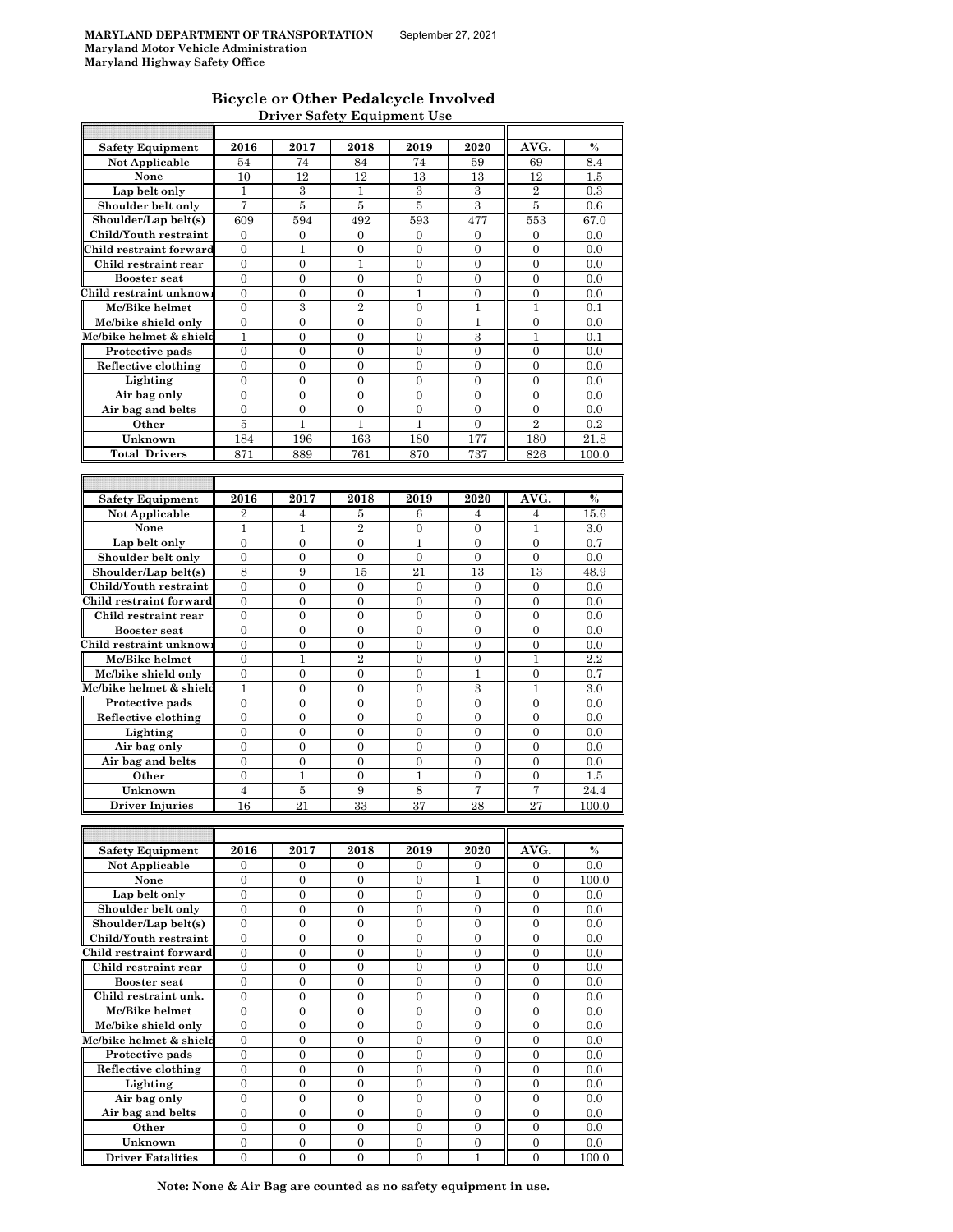| <b>Bicycle or Other Pedalcycle Involved</b> |  |
|---------------------------------------------|--|
| Passenger Age                               |  |

|                                      |                  |                   | Passenger Age    |                  |                         |                  |                 |
|--------------------------------------|------------------|-------------------|------------------|------------------|-------------------------|------------------|-----------------|
|                                      |                  |                   |                  |                  |                         |                  |                 |
| Passenger Age                        | 2016             | 2017              | 2018             | 2019             | 2020                    | AVG.             | $\%$            |
| Under 5                              | 18               | 19                | 9                | 15               | 6                       | 13               | 9.2             |
| $5-9$                                | 19               | 16                | 8                | 9                | $\overline{4}$          | 11               | 7.7             |
| $10 - 11$                            | 12               | $\scriptstyle{7}$ | $\overline{4}$   | $\,6\,$          | $\boldsymbol{0}$        | $\,6\,$          | 4.0             |
| $12 - 13$                            | $\overline{4}$   | 12                | $\overline{4}$   | 3                | $\,2$                   | $\bf 5$          | 3.4             |
| $14 - 15$                            | 8                | 6                 | 9                | 15               | $\,3$                   | $\,8\,$          | 5.6             |
| $16 - 17$                            | $\bf 5$          | 5                 | 10               | 6                | $\overline{2}$          | 6                | 3.9             |
| $18 - 19$                            | 7                | 8                 | 6                | 9                | $\overline{4}$          | 7                | 4.7             |
| $20 - 24$                            | 13               | 17                | 18               | 22               | 17                      | 17               | 12.0            |
| $25 - 29$                            | 16               | 14                | 13               | 9                | 11                      | 13               | 8.7             |
| $30 - 34$                            | 16               | 6                 | 9                | $\,6$            | $\,8\,$                 | 9                | 6.2             |
| $35 - 39$                            | 7                | 7                 | 6                | 11               | 5                       | 7                | 5.0             |
| $40 - 44$                            | $\,6$            | $\overline{4}$    | 7                | 3                | $\bf 5$                 | $\bf 5$          | 3.4             |
| $45 - 49$                            | 5                | 6                 | 7                | 6                | $\bf 5$                 | 6                | 4.0             |
| $50 - 54$                            | 5                | 8                 | $\,3$            | $\overline{7}$   | $\bf 5$                 | $\,6$            | 3.9             |
| $55 -$<br>59                         | $\bf 5$          | 12                | 7                | 3                | $\overline{5}$          | $\,6$            | 4.4             |
| $60 -$<br>64                         | 5                | 8                 | $\overline{4}$   | 10               | $\overline{3}$          | $\,6$            | 4.1             |
| $65 -$<br>69                         | $\,6$            | $\overline{4}$    | 3                | $\overline{4}$   | $\mathbf{1}$            | $\overline{4}$   | 2.5             |
| $70 - 79$                            | $\,6$            | 8                 | $\overline{0}$   | 12               | 3                       | $\,6\,$          | 4.0             |
| $80 +$                               | $\bf 5$          | $\bf 5$           | $\overline{2}$   | 7                | $\overline{5}$          | $\bf 5$          | 3.3             |
| Unknown                              | $\overline{0}$   | $\overline{0}$    | $\overline{0}$   | $\mathbf{0}$     | $\mathbf{0}$            | $\overline{0}$   | 0.0             |
| <b>Total Passengers</b>              | 168              | 172               | 129              | 163              | 94                      | 145              | 100.0           |
|                                      |                  |                   |                  |                  |                         |                  |                 |
|                                      |                  |                   |                  |                  |                         |                  |                 |
| Passenger Age                        | 2016             | 2017              | 2018             | 2019             | 2020                    | AVG.             | $\%$            |
| Under 5                              |                  |                   |                  |                  |                         |                  |                 |
|                                      | $\boldsymbol{0}$ | 1                 | $\boldsymbol{0}$ | $\boldsymbol{0}$ | $\boldsymbol{0}$        | $\boldsymbol{0}$ | 4.0             |
| ${\bf 5}$ - ${\bf 9}$                | $\boldsymbol{0}$ | $\mathbf{1}$      | $\boldsymbol{0}$ | $\boldsymbol{0}$ | $\overline{2}$          | $\mathbf{1}$     | 12.0            |
| $10 - 11$                            | $\boldsymbol{0}$ | $\mathbf 1$       | $\boldsymbol{0}$ | $\boldsymbol{0}$ | $\boldsymbol{0}$        | $\boldsymbol{0}$ | 4.0             |
| $12 - 13$                            | $\boldsymbol{0}$ | $\boldsymbol{0}$  | $\boldsymbol{0}$ | $\boldsymbol{0}$ | $\mathbf{0}$            | $\boldsymbol{0}$ | 0.0             |
| $14 - 15$                            | $\boldsymbol{0}$ | $\mathbf{0}$      | $\mathbf{0}$     | $\mathbf{0}$     | $\boldsymbol{0}$        | $\boldsymbol{0}$ | 0.0             |
| $16 - 17$                            | $\boldsymbol{0}$ | $\boldsymbol{0}$  | $\boldsymbol{0}$ | $\boldsymbol{0}$ | $\boldsymbol{0}$        | $\boldsymbol{0}$ | 0.0             |
| $18 - 19$                            | $\boldsymbol{0}$ | $\mathbf{0}$      | $\boldsymbol{0}$ | $\mathbf 0$      | $\mathbf{0}$            | $\boldsymbol{0}$ | 0.0             |
| $20 - 24$                            | $\boldsymbol{0}$ | $\boldsymbol{0}$  | $\boldsymbol{0}$ | $\boldsymbol{0}$ | $\boldsymbol{0}$        | $\boldsymbol{0}$ | 0.0             |
| $25 - 29$                            | $\mathbf{1}$     | $\overline{2}$    | $\mathbf{0}$     | $\mathbf{0}$     | $\mathbf{0}$            | $\mathbf{1}$     | 12.0            |
| $30 - 34$                            | $\boldsymbol{0}$ | $\,2$             | $\boldsymbol{0}$ | $\boldsymbol{0}$ | $\mathbf{1}$            | $\mathbf{1}$     | 12.0            |
| $35 - 39$                            | $\boldsymbol{0}$ | $\mathbf 1$       | $\boldsymbol{0}$ | $\mathbf{0}$     | $\mathbf{0}$            | $\boldsymbol{0}$ | 4.0             |
| $40 - 44$                            | $\mathbf{1}$     | $\boldsymbol{0}$  | $\boldsymbol{0}$ | $\boldsymbol{0}$ | $\boldsymbol{0}$        | $\boldsymbol{0}$ | 4.0             |
| $45 - 49$                            | $\boldsymbol{0}$ | $\mathbf 1$       | $\boldsymbol{0}$ | $\mathbf{1}$     | $\mathbf{1}$            | $\mathbf{1}$     | 12.0            |
| $50 - 54$                            | $\boldsymbol{0}$ | $\boldsymbol{0}$  | $\boldsymbol{0}$ | $\boldsymbol{0}$ | $\mathbf{1}$            | $\boldsymbol{0}$ | 4.0             |
| $55 - 59$                            | $\boldsymbol{0}$ | 3                 | $\boldsymbol{0}$ | $\boldsymbol{0}$ | $\mathbf{0}$            | $\mathbf{1}$     | 12.0            |
| $60 -$<br>64                         | $\boldsymbol{0}$ | $\boldsymbol{0}$  | $\boldsymbol{0}$ | $\overline{2}$   | $\mathbf{0}$            | $\boldsymbol{0}$ | $\!\!\!\!\!8.0$ |
| 69<br>$65 -$                         | $\mathbf{1}$     | $\mathbf{1}$      | $\boldsymbol{0}$ | $\boldsymbol{0}$ | $\mathbf{0}$            | $\boldsymbol{0}$ | 8.0             |
| $70 -$<br>79                         | $\boldsymbol{0}$ | $\boldsymbol{0}$  | $\boldsymbol{0}$ | $\mathbf{0}$     | $\boldsymbol{0}$        | $\boldsymbol{0}$ | 0.0             |
| $80 +$                               | $\overline{0}$   | $\mathbf{1}$      | $\overline{0}$   | $\mathbf{0}$     | $\boldsymbol{0}$        | $\overline{0}$   | 4.0             |
|                                      | $\overline{0}$   | $\boldsymbol{0}$  | $\overline{0}$   | $\boldsymbol{0}$ | $\boldsymbol{0}$        | $\boldsymbol{0}$ | 0.0             |
| Unknown<br><b>Injured Passengers</b> | $\overline{3}$   | 14                | $\overline{0}$   | $\overline{3}$   | $\overline{\mathbf{5}}$ | $\overline{5}$   | 100.0           |
| T                                    |                  |                   |                  |                  |                         |                  |                 |

| Passenger Age               | 2016           | 2017           | 2018           | 2019           | 2020           | AVG.           | $\%$        |
|-----------------------------|----------------|----------------|----------------|----------------|----------------|----------------|-------------|
| Under 5                     | $\overline{0}$ | $\mathbf{0}$   | $\Omega$       | $\mathbf{0}$   | $\overline{0}$ | $\mathbf{0}$   | #DIV/0!     |
| $5-9$                       | $\theta$       | $\Omega$       | $\theta$       | $\Omega$       | $\theta$       | $\Omega$       | #DIV/0!     |
| $10 - 11$                   | $\Omega$       | $\Omega$       | $\Omega$       | $\overline{0}$ | $\Omega$       | $\Omega$       | #DIV/0!     |
| $12 - 13$                   | $\overline{0}$ | $\mathbf{0}$   | $\Omega$       | $\mathbf{0}$   | $\overline{0}$ | $\Omega$       | #DIV/0!     |
| $14 - 15$                   | $\overline{0}$ | $\overline{0}$ | $\Omega$       | $\overline{0}$ | $\overline{0}$ | $\theta$       | #DIV/0!     |
| $16 - 17$                   | $\theta$       | $\Omega$       | $\theta$       | $\Omega$       | $\Omega$       | $\theta$       | #DIV/0!     |
| $18 - 19$                   | $\Omega$       | $\Omega$       | $\Omega$       | $\Omega$       | $\Omega$       | $\theta$       | #DIV/0!     |
| $20 - 24$                   | $\overline{0}$ | $\mathbf{0}$   | $\overline{0}$ | $\mathbf{0}$   | $\overline{0}$ | $\overline{0}$ | #DIV/0!     |
| $25 - 29$                   | $\Omega$       | $\theta$       | $\Omega$       | $\Omega$       | $\Omega$       | $\theta$       | #DIV/0!     |
| $30 - 34$                   | $\overline{0}$ | $\mathbf{0}$   | $\Omega$       | $\overline{0}$ | $\overline{0}$ | $\overline{0}$ | #DIV/0!     |
| $35 - 39$                   | $\Omega$       | $\theta$       | $\Omega$       | $\theta$       | $\Omega$       | $\theta$       | #DIV/0!     |
| $40 - 44$                   | $\overline{0}$ | $\mathbf{0}$   | $\overline{0}$ | $\mathbf{0}$   | $\overline{0}$ | $\mathbf{0}$   | #DIV/0!     |
| $45 - 49$                   | $\Omega$       | $\Omega$       | $\Omega$       | $\overline{0}$ | $\overline{0}$ | $\mathbf{0}$   | #DIV/0!     |
| $50 - 54$                   | $\Omega$       | $\Omega$       | $\Omega$       | $\Omega$       | $\Omega$       | $\theta$       | #DIV/0!     |
| $55 - 59$                   | $\Omega$       | $\Omega$       | $\Omega$       | $\theta$       | $\Omega$       | $\theta$       | #DIV/0!     |
| $60 - 64$                   | $\overline{0}$ | $\mathbf{0}$   | $\theta$       | $\mathbf{0}$   | $\overline{0}$ | $\mathbf{0}$   | #DIV/0!     |
| $65 - 69$                   | $\overline{0}$ | $\Omega$       | $\Omega$       | $\Omega$       | $\Omega$       | $\theta$       | #DIV/0!     |
| $70 - 79$                   | $\mathbf{0}$   | $\overline{0}$ | $\Omega$       | $\Omega$       | $\Omega$       | $\theta$       | #DIV/0!     |
| $80 +$                      | $\Omega$       | $\Omega$       | $\Omega$       | $\Omega$       | $\Omega$       | $\theta$       | #DIV/0!     |
| Unknown                     | $\mathbf{0}$   | $\overline{0}$ | $\overline{0}$ | $\mathbf{0}$   | $\mathbf{0}$   | $\mathbf{0}$   | #DIV/0!     |
| <b>Passenger Fatalities</b> | $\overline{0}$ | $\overline{0}$ | $\overline{0}$ | $\mathbf{0}$   | $\mathbf{0}$   | $\mathbf{0}$   | $\#$ DIV/0! |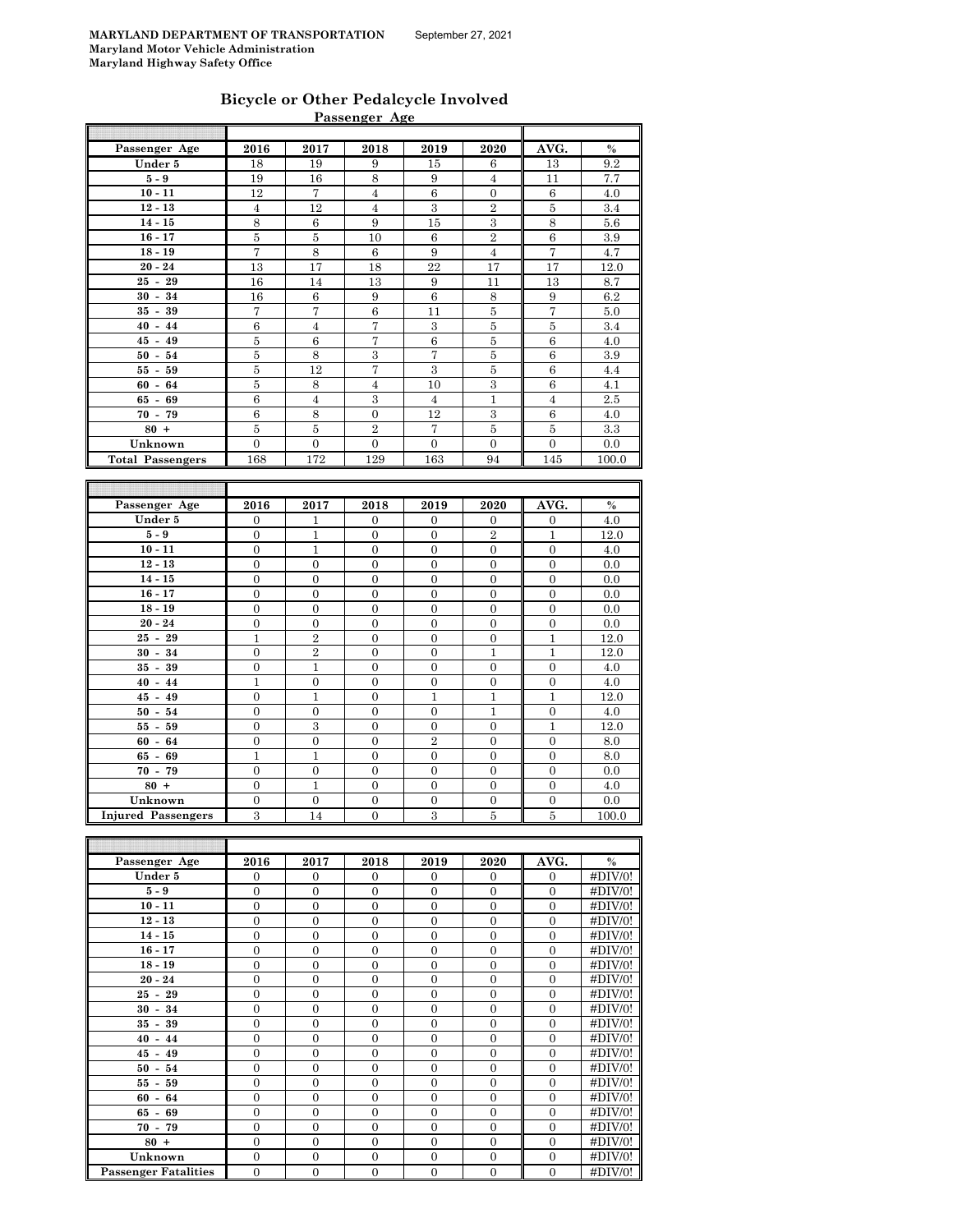# **Bicycle or Other Pedalcycle Involved Passenger Gender**

| Passenger Gender          | 2016           | 2017           | 2018           | 2019           | 2020     | AVG.           | $\%$        |
|---------------------------|----------------|----------------|----------------|----------------|----------|----------------|-------------|
| Male                      | 74             | 70             | 54             | 65             | 42       | 61             | 42.0        |
| Female                    | 92             | 99             | 73             | 97             | 52       | 83             | 56.9        |
| Unknown                   | $\overline{2}$ | 3              | $\overline{2}$ |                | $\Omega$ | $\overline{2}$ | 1.1         |
| <b>Total Passengers</b>   | 168            | 172            | 129            | 163            | 94       | 145            | 100.0       |
|                           |                |                |                |                |          |                |             |
|                           |                |                |                |                |          |                |             |
| Passenger Gender          | 2016           | 2017           | 2018           | 2019           | 2020     | AVG.           | $\%$        |
| Male                      | 3              | 3              | $\Omega$       |                |          | $\overline{2}$ | 32.0        |
| Female                    | $\overline{0}$ | 11             | $\Omega$       | $\overline{2}$ | 4        | 3              | 68.0        |
| Unknown                   | $\overline{0}$ | $\Omega$       | $\Omega$       | $\Omega$       | $\Omega$ | $\Omega$       | 0.0         |
| <b>Passenger Injuries</b> | 3              | 14             | 0              | 3              | 5        | 5              | 100.0       |
|                           |                |                |                |                |          |                |             |
|                           |                |                |                |                |          |                |             |
| Passenger Gender          | 2016           | 2017           | 2018           | 2019           | 2020     | AVG.           | $\%$        |
| Male                      | $\overline{0}$ | $\Omega$       | $\Omega$       | $\Omega$       | $\Omega$ | $\Omega$       | $\#$ DIV/0! |
| Female                    | $\overline{0}$ | $\overline{0}$ | $\overline{0}$ | $\overline{0}$ | $\theta$ | $\Omega$       | $\#$ DIV/0! |

**Unknown** 0 0 0 0 0 0 0 0 0 #DIV/0! **Passenger Fatalities** 0 0 0 0 0 0 0 0 1 0 1 10 1V/0!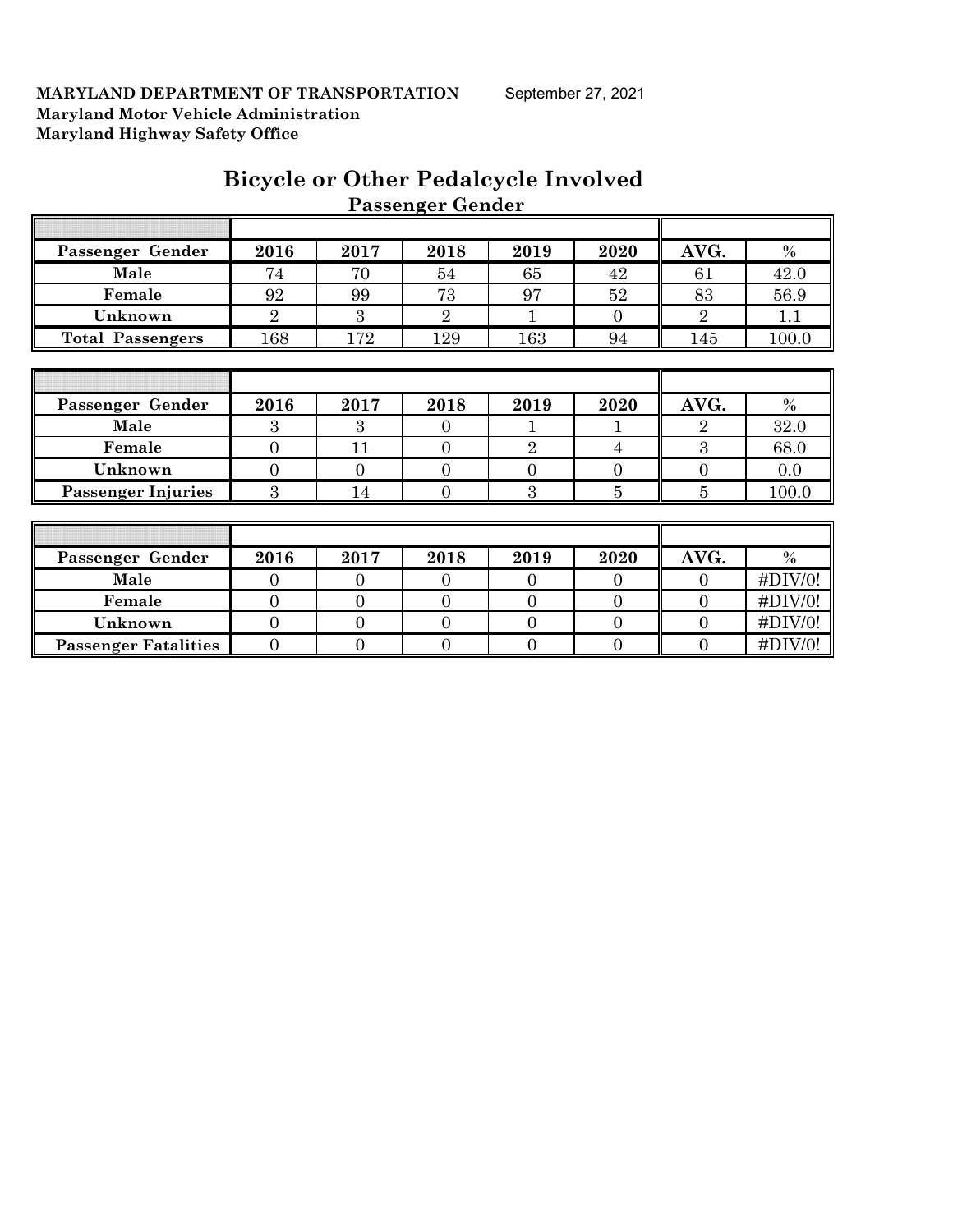### **Bicycle or Other Pedalcycle Involved Passenger Safety Equipment Use**

| <b>Safety Equipment</b>   | 2016                    | 2017             | 2018             | 2019             | 2020             | AVG.             | $\frac{0}{0}$ |
|---------------------------|-------------------------|------------------|------------------|------------------|------------------|------------------|---------------|
| <b>Not Applicable</b>     | 16                      | 16               | 13               | 8                | 8                | 12               | 8.4           |
| None                      | 4                       | 6                | 12               | 15               | 5                | 8                | 5.8           |
| Lap belt only             | 6                       | $\overline{2}$   | $\overline{0}$   | $\overline{4}$   | $\mathbf{0}$     | $\overline{2}$   | 1.7           |
| Shoulder belt only        | 1                       | 1                | $\overline{0}$   | $\mathbf{1}$     | $\mathbf{1}$     | 1                | 0.6           |
| Shoulder/Lap belt(s)      | 112                     | 119              | 87               | 109              | 65               | 98               | 67.8          |
| Child/Youth restraint     | 0                       | 0                | 0                | 0                | 0                | 0                | 0.0           |
| Child restraint forward   | 10                      | 10               | 6                | 6                | 3                | 7                | 4.8           |
| Child restraint rear      | 3                       | $\overline{2}$   | $\overline{2}$   | 3                | 1                | $\overline{2}$   | 1.5           |
| <b>Booster seat</b>       | $\,3$                   | $\overline{2}$   | 0                | 1                | 0                | 1                | 0.8           |
| Child restraint unk.      | 3                       |                  |                  | 3                |                  |                  | 1.0           |
|                           |                         | 1                | $\mathbf{0}$     |                  | 0                | 1                |               |
| Mc/Bike helmet            | 0                       | 0                | 0                | 0                | 0                | 0                | 0.0           |
| Mc/bike shield only       | 0                       | 0                | 0                | $\overline{0}$   | $\overline{0}$   | $\overline{0}$   | 0.0           |
| Mc/bike helmet & shield   | 0                       | 0                | 0                | $\overline{0}$   | 1                | $\overline{0}$   | 0.1           |
| Protective pads           | 0                       | 0                | 0                | 0                | 0                | 0                | 0.0           |
| Reflective clothing       | 0                       | 0                | 0                | 0                | 0                | 0                | 0.0           |
| Lighting                  | 0                       | 0                | 0                | 0                | 0                | 0                | 0.0           |
| Air bag only              | $\overline{0}$          | $\overline{0}$   | $\overline{0}$   | $\overline{0}$   | $\overline{0}$   | $\overline{0}$   | 0.0           |
| Air bag and belts         | 0                       | $\mathbf{0}$     | $\mathbf{0}$     | 0                | $\mathbf{0}$     | 0                | 0.0           |
| Other                     | $\mathbf{1}$            | $\overline{0}$   | 0                | $\overline{0}$   | $\overline{0}$   | $\overline{0}$   | 0.1           |
| Unknown                   | 9                       | 13               | 9                | 13               | 10               | 11               | 7.4           |
| <b>Total Passengers</b>   | $168\,$                 | 172              | 129              | 163              | 94               | 145              | $_{100.0}$    |
|                           |                         |                  |                  |                  |                  |                  |               |
|                           |                         |                  |                  |                  |                  |                  |               |
| <b>Safety Equipment</b>   | 2016                    | 2017             | 2018             | 2019             | 2020             | AVG.             | $\frac{0}{0}$ |
| Not Applicable            | 2                       | 5                | $\mathbf{0}$     | 0                | 0                | 1                | 28.0          |
| None                      | $\Omega$                | $\overline{2}$   | $\Omega$         | $\Omega$         | $\Omega$         | $\Omega$         | 8.0           |
| Lap belt only             | 0                       | 0                | 0                | 0                | 0                | 0                | 0.0           |
| Shoulder belt only        | 0                       | 0                | 0                | 0                | $\overline{0}$   | 0                | 0.0           |
| Shoulder/Lap belt(s)      |                         |                  |                  |                  |                  |                  |               |
|                           | $\overline{0}$          | 7                | $\overline{0}$   | $\overline{2}$   | $\overline{4}$   | 3                | 52.0          |
| Child/Youth restraint     | 0                       | 0                | $\mathbf{0}$     | 0                | 0                | 0                | 0.0           |
| Child restraint forward   | $\mathbf{0}$            | $\mathbf{0}$     | $\mathbf{0}$     | $\overline{0}$   | $\mathbf{0}$     | $\overline{0}$   | 0.0           |
| Child restraint rear      | 0                       | 0                | 0                | 0                | 0                | 0                | 0.0           |
| <b>Booster seat</b>       | 0                       | 0                | 0                | $\overline{0}$   | $\overline{0}$   | $\overline{0}$   | 0.0           |
| Child restraint unk.      | 0                       | 0                | 0                | $\overline{0}$   | $\overline{0}$   | $\overline{0}$   | 0.0           |
| Mc/Bike helmet            | 0                       | 0                | 0                | 0                | 0                | 0                | 0.0           |
| Mc/bike shield only       | $\overline{0}$          | $\boldsymbol{0}$ | $\boldsymbol{0}$ | $\boldsymbol{0}$ | $\boldsymbol{0}$ | 0                | 0.0           |
| Mc/bike helmet & shield   | 0                       | 0                | 0                | 0                | 1                | 0                | 4.0           |
| Protective pads           | $\overline{0}$          | $\overline{0}$   | $\overline{0}$   | $\overline{0}$   | $\overline{0}$   | $\overline{0}$   | 0.0           |
| Reflective clothing       | 0                       | 0                | 0                | 0                | 0                | 0                | 0.0           |
| Lighting                  | 0                       | $\overline{0}$   | $\overline{0}$   | $\overline{0}$   | $\overline{0}$   | $\overline{0}$   | 0.0           |
| Air bag only              | 0                       | 0                | 0                | 0                | 0                | 0                | 0.0           |
| Air bag and belts         | 0                       | 0                | 0                | $\overline{0}$   | $\overline{0}$   | $\overline{0}$   | 0.0           |
| Other                     | 0                       | 0                | 0                | $\overline{0}$   | $\overline{0}$   | $\overline{0}$   | 0.0           |
| Unknown                   | $\mathbf{1}$            | 0                | 0                | 1                | 0                | 0                | 8.0           |
|                           | $\overline{\mathbf{3}}$ | 14               | $\theta$         | 3                | 5                | 5                |               |
| <b>Passenger Injuries</b> |                         |                  |                  |                  |                  |                  | 100.0         |
|                           |                         |                  |                  |                  |                  |                  |               |
|                           |                         |                  |                  |                  |                  |                  |               |
| <b>Safety Equipment</b>   | 2016                    | 2017             | 2018             | 2019             | 2020             | AVG.             | $\%$          |
| Not Applicable            | 0                       | 0                | 0                | 0                | 0                | 0                | #DIV/0!       |
| None                      | 0                       | $\boldsymbol{0}$ | $\boldsymbol{0}$ | $\boldsymbol{0}$ | $\boldsymbol{0}$ | 0                | #DIV/0!       |
| Lap belt only             | 0                       | $\boldsymbol{0}$ | $\boldsymbol{0}$ | 0                | 0                | 0                | #DIV/0!       |
| Shoulder belt only        | $\boldsymbol{0}$        | $\boldsymbol{0}$ | $\boldsymbol{0}$ | $\boldsymbol{0}$ | $\boldsymbol{0}$ | $\overline{0}$   | #DIV/0!       |
| Shoulder/Lap belt(s)      | 0                       | 0                | $\boldsymbol{0}$ | 0                | 0                | 0                | #DIV/0!       |
| Child/Youth restraint     | $\overline{0}$          | $\overline{0}$   | $\overline{0}$   | $\overline{0}$   | $\overline{0}$   | $\overline{0}$   | #DIV/0!       |
| Child restraint forward   | $\overline{0}$          | 0                | 0                | $\overline{0}$   | $\overline{0}$   | $\overline{0}$   | #DIV/0!       |
| Child restraint rear      | 0                       | 0                | 0                | 0                | 0                | $\overline{0}$   | #DIV/0!       |
| <b>Booster</b> seat       | $\overline{0}$          | $\boldsymbol{0}$ | $\boldsymbol{0}$ | $\boldsymbol{0}$ | $\boldsymbol{0}$ | $\boldsymbol{0}$ | #DIV/0!       |
| Child restraint unk.      | 0                       | 0                | $\boldsymbol{0}$ | 0                | 0                | 0                | #DIV/0!       |
| Mc/Bike helmet            | $\boldsymbol{0}$        | $\boldsymbol{0}$ | $\boldsymbol{0}$ | $\boldsymbol{0}$ | $\boldsymbol{0}$ | $\boldsymbol{0}$ | #DIV/0!       |
| Mc/bike shield only       | $\boldsymbol{0}$        | 0                | 0                | 0                | 0                | 0                | #DIV/0!       |
| Mc/bike helmet & shield   | $\boldsymbol{0}$        | $\boldsymbol{0}$ | $\boldsymbol{0}$ | $\mathbf{0}$     | $\overline{0}$   | $\overline{0}$   | #DIV/0!       |
| Protective pads           | 0                       | 0                | $\boldsymbol{0}$ | 0                | 0                | 0                | #DIV/0!       |
|                           | $\overline{0}$          | $\overline{0}$   | $\overline{0}$   | $\overline{0}$   | $\overline{0}$   | $\overline{0}$   |               |
| Reflective clothing       |                         |                  |                  |                  |                  |                  | #DIV/0!       |
| Lighting                  | $\boldsymbol{0}$        | 0                | 0                | 0                | 0                | 0                | #DIV/0!       |
| Air bag only              | 0                       | 0                | $\overline{0}$   | $\overline{0}$   | $\overline{0}$   | $\overline{0}$   | #DIV/0!       |
| Air bag and belts         | 0                       | $\boldsymbol{0}$ | $\boldsymbol{0}$ | 0                | $\boldsymbol{0}$ | 0                | #DIV/0!       |
| Other                     | 0                       | $\boldsymbol{0}$ | $\boldsymbol{0}$ | $\boldsymbol{0}$ | $\boldsymbol{0}$ | 0                | #DIV/0!       |

**Passenger Fatalities** 0 0 0 0 0 0 0 0 1 +DIV/0! **Note: None & Air Bag are counted as no safety equipment in use.**

**Unknown** 0 0 0 0 0 0 0 0 #DIV/0!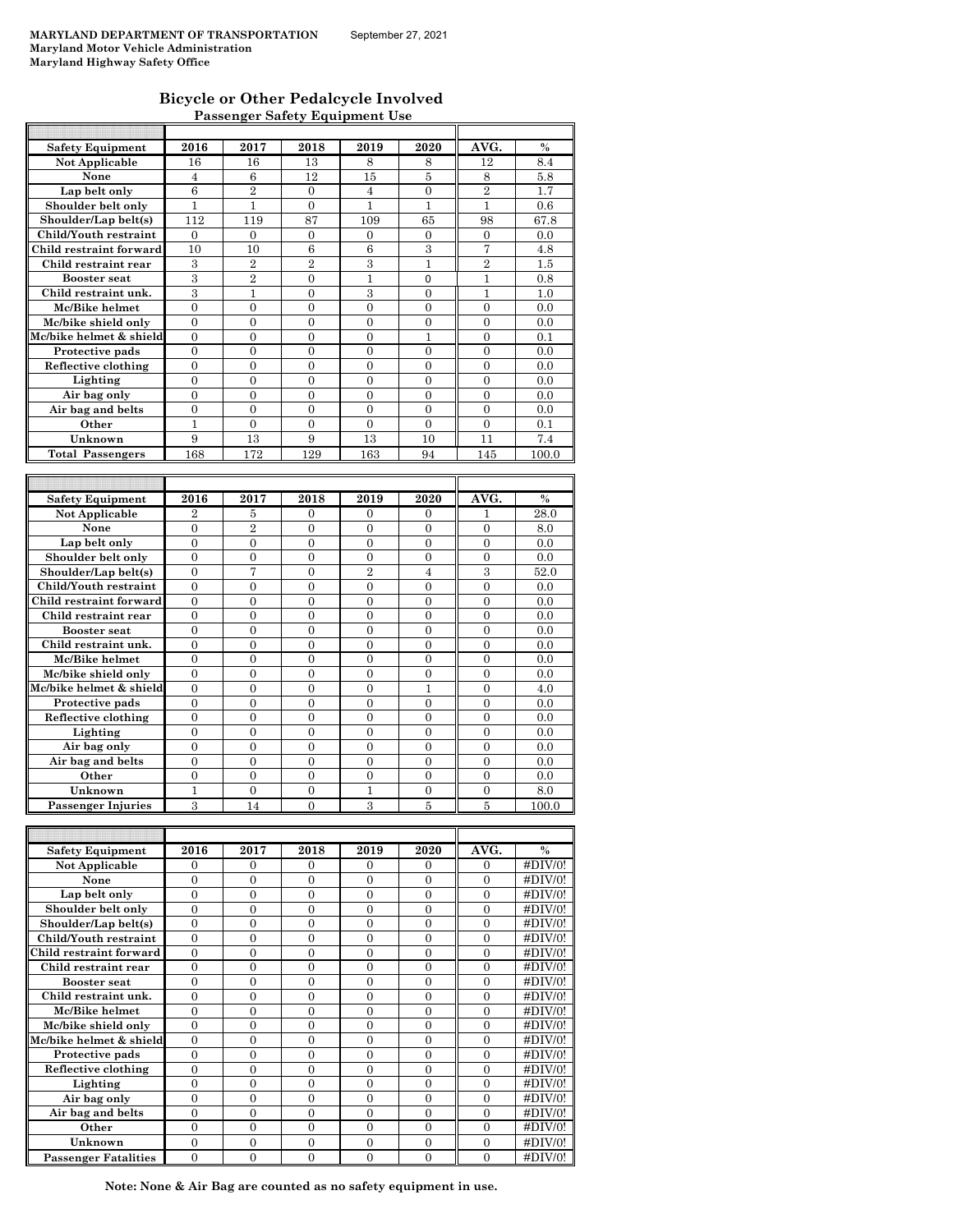### **Bicycle or Other Pedalcycle Involved Non-Motorist Age**

| Non-Motorist Age                     | 2016                | 2017                | 2018                | 2019                  | 2020                | AVG.           | $\%$          |
|--------------------------------------|---------------------|---------------------|---------------------|-----------------------|---------------------|----------------|---------------|
| Under 5                              | 13                  | 13                  | 8                   | 12                    | 9                   | 11             | 1.4           |
| $5 - 9$                              | 46                  | 46                  | 36                  | 44                    | 36                  | 42             | 5.1           |
| $10 - 15$                            | 121                 | 130                 | 93                  | 142                   | 101                 | 117            | 14.4          |
| $16 - 17$                            | 54                  | 55                  | 42                  | 47                    | 39                  | 47             | 5.8           |
| $18 - 19$                            | 61                  | 42                  | 39                  | 50                    | 33                  | 45             | 5.5           |
| 24<br>$20 -$                         | 117                 | 118                 | 90                  | 100                   | 79                  | 101            | 12.4          |
| 25<br>$-29$                          | 76                  | 77                  | 84                  | 70                    | 60                  | 73             | 9.0           |
| 30<br>$-34$                          | 48                  | 62                  | 55                  | 60                    | 63                  | 58             | 7.1           |
| 35<br>39<br>$\blacksquare$           | 45                  | 59                  | 66                  | 61                    | 35                  | 53             | 6.5           |
| $40 -$<br>44                         | 38                  | 41                  | 33                  | 42                    | 43                  | 39             | 4.8           |
| $45 - 49$                            | 52                  | 46                  | 41                  | 36                    | 31                  | 41             | 5.1           |
| 50<br>54<br>$\blacksquare$           | 58                  | 56                  | 41                  | 52                    | 50                  | 51             | 6.3           |
| 55 -<br>59                           | 55                  | 61                  | 50                  | 57                    | 59                  | 56             | 6.9           |
| 64<br>60<br>$\blacksquare$           | 29                  | 34                  | 34                  | 41                    | 45                  | 37             | 4.5           |
| 65<br>69<br>$\blacksquare$           | 16                  | 18                  | 14                  | 14                    | 21                  | 17             | 2.0           |
| $70 - 79$                            | 16                  | 11                  | 11                  | 16                    | 18                  | 14             | 1.8           |
| $80 +$                               | 17                  | 9                   | 8                   | 12                    | $\overline{4}$      | 10             | 1.2           |
| Unknown                              | $\mathbf{0}$        | $\boldsymbol{0}$    | $\overline{0}$      | 0                     | $\overline{0}$      | $\overline{0}$ | 0.0           |
| <b>Total Non-Motorists</b>           | 862                 | 878                 | 745                 | 856                   | 726                 | 813            | 100.0         |
|                                      |                     |                     |                     |                       |                     |                |               |
|                                      |                     |                     |                     |                       |                     |                |               |
|                                      |                     |                     |                     |                       |                     |                |               |
| Non-Motorist Age                     | 2016                | 2017                | 2018                | 2019                  | 2020                | AVG.           | $\frac{0}{0}$ |
| Under 5                              | 3                   | 5                   | 6                   | 5                     | 5                   | 5              | 0.7           |
| $5-9$                                | 38                  | 38                  | 31                  | 37                    | 29                  | 35             | 5.3           |
| $10 - 15$                            | 96                  | 113                 | 75                  | 119                   | 80                  | 97             | 14.8          |
| $16 - 17$                            | 37                  | 43                  | 34                  | 38                    | 29                  | 36             | $5.5\,$       |
| $18 - 19$                            | 47                  | 34                  | 30                  | 40                    | 25                  | 35             | 5.4           |
| 24<br>$20 -$                         | 98                  | 98                  | 76                  | 82                    | 61                  | 83             | 12.7          |
| 25<br>29<br>$\omega$                 | 66                  | 61                  | 62                  | 58                    | 53                  | 60             | 9.2           |
| $30 - 34$                            | 36                  | 48                  | 44                  | 45                    | 47                  | 44             | 6.7           |
| 35<br>39<br>$\overline{\phantom{a}}$ | 33                  | 49                  | 50                  | 50                    | 31                  | 43             | 6.5           |
| $40 - 44$                            | 29                  | 37                  | 29                  | 35                    | 35                  | 33             | 5.0           |
| $45-$<br>49                          | 43                  | 40                  | 32                  | 33                    | 27                  | 35             | 5.3           |
| $50 - 54$                            | 48                  | 53                  | 35                  | 39                    | 42                  | 43             | 6.6           |
| $55-$<br>59                          | 46                  | 52                  | 40                  | 48                    | 47                  | 47             | 7.1           |
| 60<br>64<br>$\blacksquare$           | 24                  | 29                  | 27                  | 32                    | 37                  | 30             | 4.6           |
| $65 - 69$                            | 14                  | 17                  | 11                  | 11                    | 18                  | 14             | 2.2           |
| 79<br>70<br>$\blacksquare$           | 14                  | $\overline{7}$      | 11                  | 13                    | 14                  | 12             | 1.8           |
| $80 +$                               | 9                   | $\overline{2}$      | $\overline{4}$      | $\overline{2}$        | $\overline{2}$      | 4              | 0.6           |
| Unknown<br>Inj. Non-Motorists        | $\mathbf{0}$<br>681 | $\mathbf{0}$<br>726 | $\mathbf{0}$<br>597 | $\overline{0}$<br>687 | $\mathbf{0}$<br>582 | 0<br>655       | 0.0<br>100.0  |

| Non-Motorist Age             | 2016           | 2017           | 2018           | 2019           | 2020           | AVG.           | $\%$  |
|------------------------------|----------------|----------------|----------------|----------------|----------------|----------------|-------|
| Under 5                      | $\Omega$       | $\Omega$       | $\Omega$       | $\Omega$       | $\Omega$       | $\Omega$       | 0.0   |
| $5-9$                        | $\mathbf{0}$   | $\mathbf{0}$   | $\mathbf{0}$   | $\overline{0}$ | $\mathbf{0}$   | $\overline{0}$ | 0.0   |
| $10 - 15$                    | $\overline{2}$ | $\mathbf{1}$   | $\Omega$       | $\Omega$       | $\overline{0}$ | 1              | 5.2   |
| $16 - 17$                    | $\overline{2}$ | $\mathbf{1}$   | $\Omega$       | $\mathbf{1}$   | $\mathbf{0}$   | $\mathbf{1}$   | 6.9   |
| $18 - 19$                    | $\mathbf{1}$   | $\overline{0}$ | $\overline{0}$ | $\overline{0}$ | $\mathbf{0}$   | $\overline{0}$ | 1.7   |
| $20 - 24$                    | $\overline{0}$ | 3              | $\overline{0}$ | $\overline{0}$ | $\overline{2}$ | 1              | 8.6   |
| $25 - 29$                    | $\mathbf{1}$   | $\mathbf{1}$   | $\overline{0}$ | $\mathbf{1}$   | $\mathbf{0}$   | $\mathbf{1}$   | 5.2   |
| $30 - 34$                    | 1              | $\overline{0}$ | $\mathbf{1}$   | $\Omega$       | $\overline{0}$ | $\overline{0}$ | 3.4   |
| $35 - 39$                    | $\theta$       | $\overline{0}$ | $\mathbf{2}$   | 1              | $\mathbf{1}$   | 1              | 6.9   |
| $40 - 44$                    | $\overline{2}$ | $\overline{0}$ | $\Omega$       | $\Omega$       | $\mathbf{1}$   | 1              | 5.2   |
| $45 - 49$                    | $\overline{0}$ | $\mathbf{0}$   | 1              | $\mathbf{1}$   | $\mathbf{0}$   | $\mathbf{0}$   | 3.4   |
| $50 - 54$                    | $\overline{2}$ | $\overline{0}$ | 1              | $\overline{2}$ | 1              | $\mathbf{1}$   | 10.3  |
| $55 - 59$                    | $\overline{2}$ | $\overline{4}$ | $\Omega$       | $\mathbf{2}$   | $\overline{4}$ | $\overline{2}$ | 20.7  |
| $60 - 64$                    | 1              | $\overline{0}$ | $\mathbf{1}$   | $\mathbf{1}$   | 3              | $\mathbf{1}$   | 10.3  |
| $65 - 69$                    | $\overline{0}$ | $\overline{0}$ | $\Omega$       | $\mathbf{1}$   | 1              | $\mathbf{0}$   | 3.4   |
| $70 - 79$                    | $\mathbf{1}$   | $\mathbf{1}$   | $\Omega$       | $\Omega$       | $\overline{2}$ | 1              | 6.9   |
| $80 +$                       | 1              | $\overline{0}$ | $\overline{0}$ | $\overline{0}$ | $\mathbf{0}$   | $\overline{0}$ | 1.7   |
| Unknown                      | $\Omega$       | $\mathbf{0}$   | $\Omega$       | $\Omega$       | $\mathbf{0}$   | $\Omega$       | 0.0   |
| <b>Non-Motor, Fatalities</b> | 16             | 11             | 6              | 10             | 15             | 12             | 100.0 |

F

**Pedestrian pages - bicyclist or other pedalcyclist only.**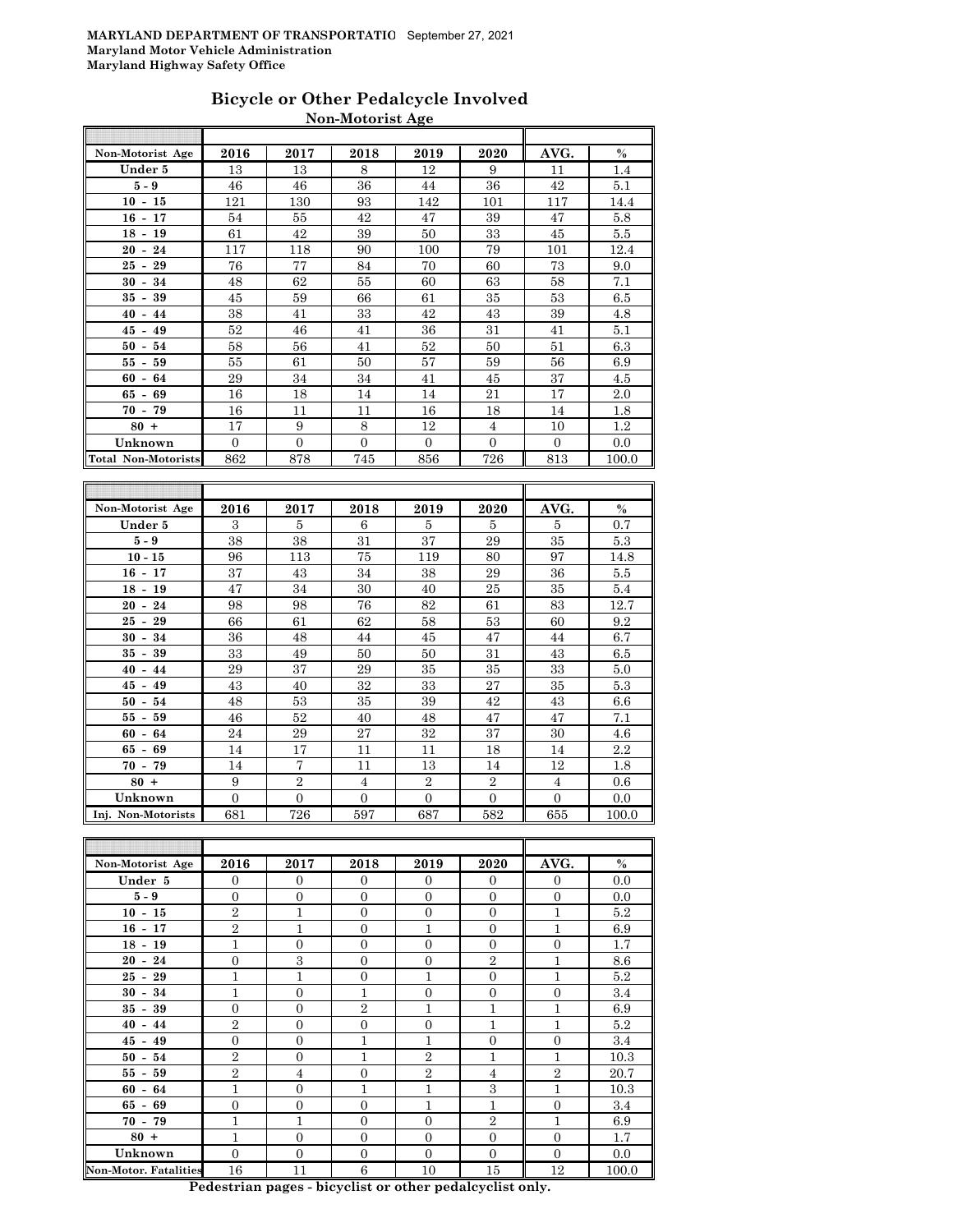| Non-Motorist Gender          | 2016           | 2017           | 2018           | 2019 | 2020           | AVG.           | $\%$          |
|------------------------------|----------------|----------------|----------------|------|----------------|----------------|---------------|
| Male                         | 728            | 734            | 613            | 709  | 609            | 679            | 83.4          |
| Female                       | 126            | 136            | 128            | 142  | 111            | 129            | 15.8          |
| Unknown                      | 8              | 8              | 4              | 5    | 6              | 6              | 0.8           |
| <b>Total Non-Motorists</b>   | 862            | 878            | 745            | 856  | 726            | 813            | 100.0         |
|                              |                |                |                |      |                |                |               |
|                              |                |                |                |      |                |                |               |
| Non-Motorist Gender          | 2016           | 2017           | 2018           | 2019 | 2020           | AVG.           | $\frac{0}{0}$ |
| Male                         | 572            | 616            | 486            | 569  | 487            | 546            | 83.4          |
| Female                       | 107            | 106            | 108            | 117  | 93             | 106            | 16.2          |
| Unknown                      | $\overline{2}$ | $\overline{4}$ | 3              | 1    | $\overline{2}$ | $\overline{2}$ | 0.4           |
| <b>Non-Motorist Injuries</b> | 681            | 726            | 597            | 687  | 582            | 655            | 100.0         |
|                              |                |                |                |      |                |                |               |
|                              |                |                |                |      |                |                |               |
| Non-Motorist Gender          | 2016           | 2017           | 2018           | 2019 | 2020           | AVG.           | $\%$          |
| Male                         | 14             | 9              | 6              | 9    | 12             | 10             | 86.2          |
| Female                       | $\overline{2}$ | $\overline{2}$ | $\overline{0}$ | п    | 3              | $\overline{2}$ | 13.8          |

# **Bicycle or Other Pedalcycle Involved Non-Motorist Gender**

**Non-Motorist Fatalities** 16 11 6 10 15 12 100.0 **Pedestrian pages - bicyclist or other pedalcyclist only.**

**Unknown** 0 0 0 0 0 0 0.0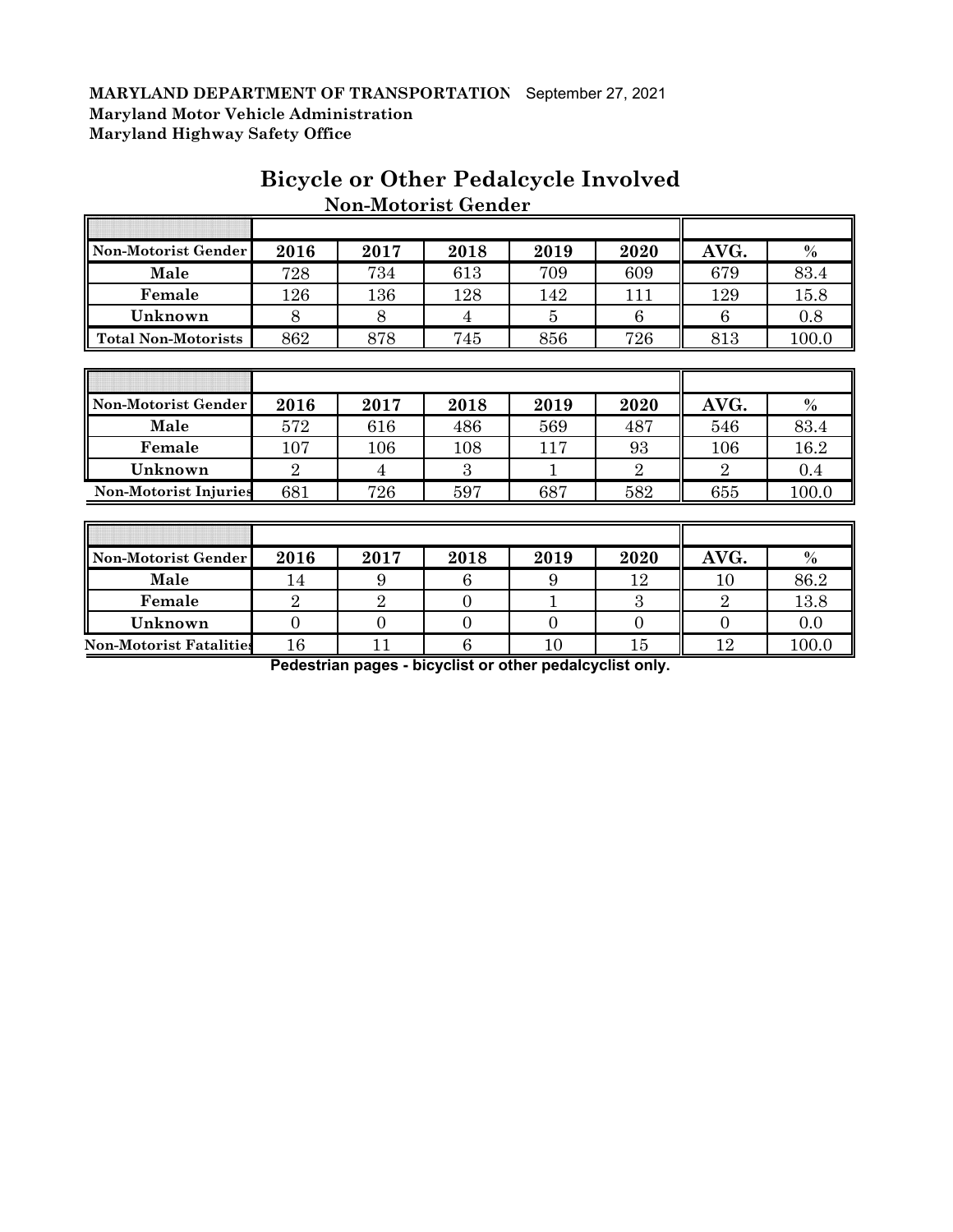| Bicycle or Other Pedalcycle Involved |  |
|--------------------------------------|--|
| <b>Non-Motorist Location</b>         |  |

| <b>Non-Motorist Location</b>                 | 2016             | 2017             | 2018              | 2019           | 2020             | AVG.              | $\%$          |
|----------------------------------------------|------------------|------------------|-------------------|----------------|------------------|-------------------|---------------|
| Not App.                                     | 20               | 20               | 25                | 28             | 17               | 22                | 2.7           |
| Shoulder                                     | 79               | 91               | 70                | 78             | 75               | 79                | 9.7           |
| Curb                                         | 15               | 19               | 8                 | 9              | 5                | 11                | 1.4           |
| Sidewalk                                     | 81               | 66               | 67                | 85             | 59               | 72                | 8.8           |
| <b>Outside Right of Way</b>                  | 21               | 36               | 16                | 30             | 20               | 25                | 3.0           |
|                                              |                  |                  |                   |                |                  |                   |               |
| On Rd. at Crosswalk                          | 138              | 126              | 116               | 115            | 100              | 119               | 14.6          |
| On Rd. Not at Cross.                         | 239              | 225              | 199               | 229            | 212              | 221               | 27.1          |
| <b>In School Bus Zone</b>                    | $\overline{0}$   | $\mathbf{0}$     | $\mathbf{0}$      | $\mathbf{0}$   | $\overline{0}$   | $\overline{0}$    | 0.0           |
| In Bikeway                                   | 31               | 46               | 33                | 41             | 37               | 38                | $4.6\,$       |
| <b>At Inter Marked Crosswal</b>              | 45               | 50               | 55                | 58             | 44               | 50                | 6.2           |
| At Inter No Crosswalk                        | 81               | 83               | 52                | 83             | 66               | 73                | 9.0           |
| <b>Driveway Access</b>                       | 6                | 3                | 3                 | $\overline{2}$ | $\overline{4}$   | $\overline{4}$    | 0.4           |
| Median                                       | $\overline{2}$   | $\overline{2}$   | $\,3$             | 6              | $\overline{2}$   | $\boldsymbol{3}$  | 0.4           |
| Island                                       | $\mathbf{0}$     | 0                | $\theta$          | 0              | $\mathbf{0}$     | 0                 | 0.0           |
| <b>Shared Use Path or Trail</b>              |                  |                  |                   |                |                  |                   |               |
|                                              | 1                | 13               | 1                 | $\mathbf{1}$   | 4                | $\overline{4}$    | 0.5           |
| <b>Inside Building</b>                       | $\overline{0}$   | $\mathbf{1}$     | $\overline{0}$    | $\overline{0}$ | $\overline{0}$   | $\overline{0}$    | 0.0           |
| Midblock Marked Crosswa                      | $\overline{2}$   | $\overline{2}$   | $\mathbf{0}$      | $\mathbf{1}$   | $\overline{2}$   | 1                 | 0.2           |
| Other/Unk.                                   | 101              | 95               | 97                | 90             | 79               | 92                | 11.4          |
| <b>Total Non-Motorists</b>                   | 862              | 878              | 745               | 856            | 726              | 813               | 100.0         |
|                                              |                  |                  |                   |                |                  |                   |               |
|                                              |                  |                  |                   |                |                  |                   |               |
| <b>Non-Motorist Location</b>                 | 2016             | 2017             | 2018              | 2019           | 2020             | AVG.              | $\frac{0}{0}$ |
|                                              |                  |                  |                   |                |                  |                   |               |
| Not App.                                     | 13               | 13               | 17                | 22             | 14               | 16                | 2.4           |
| Shoulder                                     | 72               | 83               | 62                | 62             | 64               | 69                | 10.5          |
| Curb                                         | 12               | 16               | 8                 | 6              | $\overline{4}$   | 9                 | 1.4           |
| Sidewalk                                     | 62               | 53               | 53                | 65             | 44               | 55                | 8.5           |
| <b>Outside Right of Way</b>                  | 17               | 21               | 13                | 26             | 18               | 19                | 2.9           |
| On Rd. at Crosswalk                          | 108              | 115              | 97                | 88             | 77               | 97                | 14.8          |
| On Rd. Not at Cross.                         | 182              | 186              | 159               | 187            | 178              | 178               | 27.3          |
| In School Bus Zone                           | $\overline{0}$   | $\overline{0}$   | $\overline{0}$    | $\overline{0}$ | $\mathbf{0}$     | $\mathbf{0}$      | 0.0           |
| In Bikeway                                   | 24               | 39               | 24                | 36             | 29               | 30                | $4.6\,$       |
| Inter Marked Crosswalk                       | 35               | 42               | 43                | 46             | 35               | 40                | 6.1           |
|                                              |                  |                  |                   |                |                  |                   |               |
| <b>At Inters No Crosswalk</b>                | 71               | 69               | 38                | 71             | 48               | 59                | 9.1           |
| <b>Driveway Access</b>                       | $\overline{4}$   | 1                | 3                 | 1              | $\overline{4}$   | 3                 | 0.4           |
| Median                                       | $\overline{2}$   | $\overline{2}$   | $\overline{2}$    | $\overline{4}$ | $\overline{2}$   | $\overline{2}$    | 0.4           |
| Island                                       | $\overline{0}$   | $\overline{0}$   | $\overline{0}$    | 0              | 0                | 0                 | 0.0           |
| <b>Shared Use Path or Trail:</b>             | $\overline{0}$   | 10               | 1                 | $\mathbf{1}$   | 3                | 3                 | $0.5\,$       |
| Inside Building                              | $\Omega$         | 1                | $\overline{0}$    | $\overline{0}$ | $\overline{0}$   | $\overline{0}$    | 0.0           |
| <b>Midblock Marked Crosswa</b>               | $\overline{2}$   | $\overline{2}$   | $\overline{0}$    | $\mathbf{1}$   | $\overline{2}$   | $\mathbf{1}$      | 0.2           |
| Other/Unk.                                   | 77               | 73               | 77                | 71             | 60               | 72                | 10.9          |
| <b>Injured Non-Motorists</b>                 |                  | 726              |                   |                |                  |                   |               |
|                                              | 681              |                  | 597               | 687            | 582              | 655               | 100.0         |
|                                              |                  |                  |                   |                |                  |                   |               |
|                                              |                  |                  |                   |                |                  |                   |               |
| <b>Non-Motorist Location</b>                 | 2016             | 2017             | 2018              | 2019           | 2020             | AVG.              | $\%$          |
| Not App.                                     | 0                | 0                | 0                 | $\overline{0}$ | 1                | 0                 | 1.7           |
| Shoulder                                     | $\mathbf{1}$     | $\overline{0}$   | $\mathbf{1}$      | $\overline{0}$ | $\mathbf{1}$     | $\mathbf{1}$      | 5.2           |
| Curb                                         | $\boldsymbol{0}$ | $\overline{0}$   | $\boldsymbol{0}$  | $\mathbf{1}$   | $\boldsymbol{0}$ | $\boldsymbol{0}$  | 1.7           |
| Sidewalk                                     | $\overline{0}$   | 0                | $\overline{0}$    | 1              | $\mathbf{0}$     | 0                 | 1.7           |
| <b>Outside Right of Way</b>                  | $\mathbf{1}$     | $\overline{2}$   | $\mathbf{0}$      | $\mathbf{1}$   | $\mathbf{0}$     | $\mathbf{1}$      | 6.9           |
| On Rd. at Crosswalk                          | $\bf 5$          | $\boldsymbol{0}$ | $\mathbf{0}$      | $\mathbf{0}$   | $\mathbf{0}$     | $\mathbf{1}$      | 8.6           |
|                                              | 8                |                  |                   |                |                  |                   | 53.4          |
| On Rd. Not at Cross.                         |                  | 6                | 4                 | 5              | $\,8\,$          | 6                 |               |
| In School Bus Zone                           |                  | 0                | 0                 | $\overline{0}$ | 0                | 0                 | 0.0           |
| In Bikeway                                   | 0                |                  |                   |                |                  |                   | 3.4           |
|                                              | $\overline{0}$   | $\overline{0}$   | $\overline{0}$    | $\overline{0}$ | $\overline{2}$   | $\overline{0}$    |               |
| Inters Marked Crosswall                      | $\overline{0}$   | $\mathbf{1}$     | $\mathbf{0}$      | $\overline{0}$ | $\boldsymbol{0}$ | $\overline{0}$    | 1.7           |
| At Inters No Crosswalk                       | $\overline{0}$   | 1                | 0                 | 0              | 1                | 0                 | 3.4           |
| <b>Driveway Access</b>                       | $\boldsymbol{0}$ | $\overline{0}$   | $\mathbf{0}$      | $\overline{0}$ | $\overline{0}$   | $\overline{0}$    | 0.0           |
| Median                                       | $\overline{0}$   | $\overline{0}$   | $\overline{0}$    | $\overline{0}$ | $\overline{0}$   | $\boldsymbol{0}$  | 0.0           |
|                                              |                  |                  |                   |                |                  |                   |               |
| Island                                       | $\overline{0}$   | $\overline{0}$   | $\overline{0}$    | 0              | $\boldsymbol{0}$ | $\boldsymbol{0}$  | 0.0           |
| <b>Shared Use Path or Trails</b>             | 0                | 0                | 0                 | 0              | 1                | 0                 | 1.7           |
| <b>Inside Building</b>                       | $\overline{0}$   | $\overline{0}$   | $\mathbf{0}$      | $\overline{0}$ | $\overline{0}$   | $\overline{0}$    | 0.0           |
| Midblock Marked Crosswa                      | $\overline{0}$   | $\overline{0}$   | $\mathbf{0}$      | $\overline{0}$ | $\boldsymbol{0}$ | $\overline{0}$    | 0.0           |
| Other/Unk.<br><b>Non-Motorist Fatalities</b> | $\mathbf{1}$     | $\mathbf{1}$     | $\mathbf{1}$<br>6 | $\,2$<br>10    | 1                | $\mathbf 1$<br>12 | 10.3          |

**Pedestrian pages - bicyclist or other pedalcyclist only.**